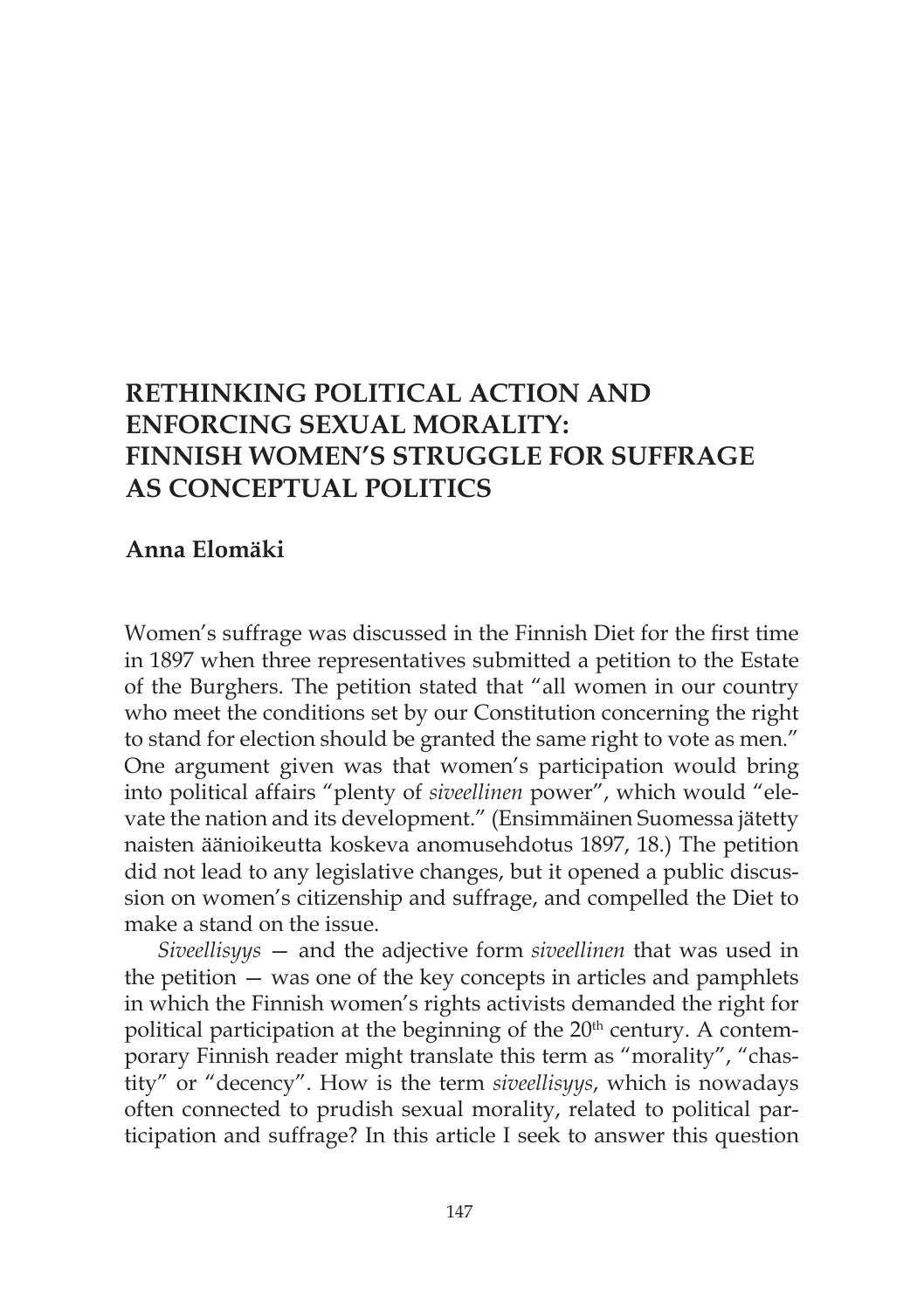by analyzing the meanings and usages of the term *siveellisyys* in Finnish women's argumentation for suffrage, providing a reading of the struggle for the vote from the perspective of conceptual politics.

In the texts produced by women's rights activists, the term *siveellisyys* (and the adjective *siveellinen*) receives a variety of meanings and is connected to a variety of semantic fields. First, it refers generally to issues related to morality, but this morality is also imbued with specific Christian and maternal values. Secondly, the definition of the term is related to a number of social issues, such as alcohol abuse, poverty, and working conditions. Thirdly, the term is used to refer to sexual morality, chastity and decency, and its counter-concept *epäsiveellisyys* is connected to the notion of "free love", having children out of wedlock, and a pleasure-seeking way of life.

 Most of these aforementioned meanings have been thoroughly discussed in the research on Finnish women's history (see e.g. Markkola 2002; Sulkunen 1990; Ollila 1993; Ollila 2000). However, in the argumentation of Finnish suffragists, the term was also used with yet another meaning, including a distinct public and political dimension, which has not been discerned in the previous research. In the current article, I suggest that this dimension can be best understood through the Swedish concept *sedlighet*, as it appears in the political philosophy of the influential national leader Johan Vilhelm Snellman. Snellman's thoughts were influenced by Hegel's system of concepts, which uses the equivalent term *Sittlichkeit*.<sup>1</sup> Although Snellman wrote in Swedish, the influence of his political and philosophical writing on Finnish culture was significant.<sup>2</sup> Examining the particularities of Snellman's concept *sedlighet* can, therefore, shed light on the term *siveellisyys*, its Finnish translation.

Here, I refer particularly to the meaning of Snellman's concept *sedlighet* as discussed in Tuija Pulkkinen's studies. Pulkkinen points out that Snellman's *sedlighet* refers to the political nature of action (Pulkkinen 1989; Pulkkinen 2003). This is action in which the individual relies on his/her personal moral judgment and attempts to transform laws and norms in such a way as he understands to be the best for the political community. This political meaning, which I think was also present in the use of the word *siveellisyys* by the women's rights advocates, comes close to what in other discourses has been called civic action.

The concept of *siveellisyys* in its political meaning has a gendered character; for Snellman, only educated men were able to act in a *siveel-*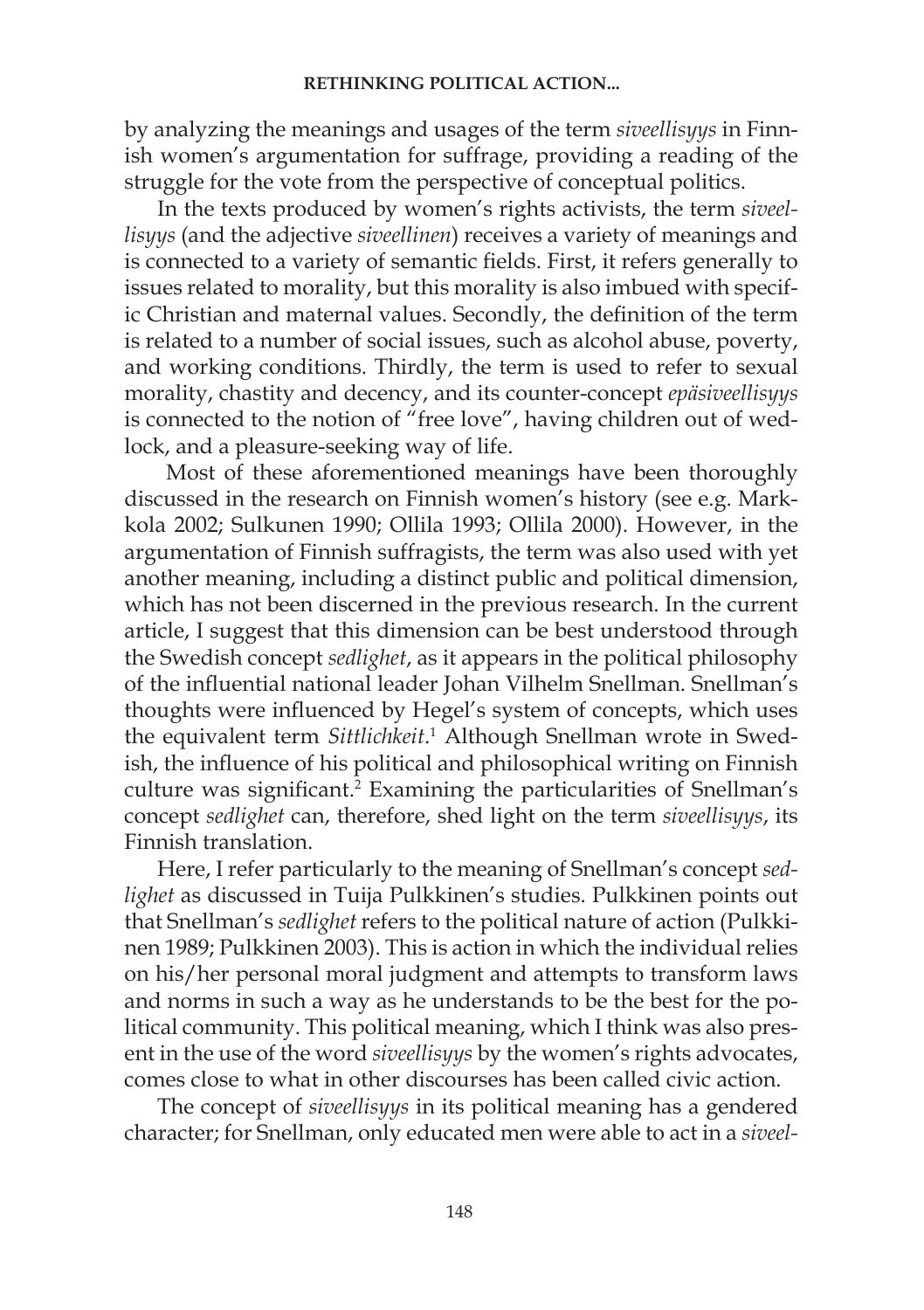*linen* way when it came to civic or political action. However, the Finnish women's rights activists did not adopt the concept in their argumentation as such, but instead engaged in active conceptual politics with it. They effectively turned the concept that had been central to women's exclusion from democratic politics into a rhetorical instrument in their argumentation for inclusion. Nevertheless, I would like to emphasize that *siveellisyys* could not have become such a key concept in women's argumentation had it not carried its manifold meanings. It is precisely the intertwining of the levels of meaning of the term – related to sexuality, morality, and the Snellmanian notion of political action – that made the term such an efficient tool for suffragist argumentation.

In this article I will concentrate on explaining the interplay of two of the meanings of the term *siveellisyys* in the texts of the women activists: that of the Snellmanian idea of the political nature of action, and that of sexual morality. I argue that, on the one hand, suffragists used the term *siveellisyys* similarly to the Snellmanian concept of sedlighet in order to enable women to be considered as political actors, and also to construct an idea of political action, which they contrast to party politics. On the other hand, in the meaning related to sexual ethics, the term *siveellisyys* is used to indicate that not all women are capable of political action.

# *Siveellisyys*— **a multidimensional concept**

According to Tuija Pulkkinen's interpretation of J.V. Snellman's political thought, the term *sedlighet* primarily describes the attitude behind the actions of individuals, and refers to the way in which the cultural habits of the community are shaped by the intersection of personal morality and conformity to existing laws and norms. In its purest form, *sedlighet* refers to a type of action whereby the inner moral decisions of the individual are emphasized over obeying the law. When the individual acts in a *sedlig* way, he/she acknowledges that the norms and laws of the community are part of his/her cultural background and makes conscious decisions on how the laws should be changed to promote the common good, creating new laws and rules.3 Central to the concept *sedlighet* is, therefore, the change in the shared values and norms of the community as initiated by individu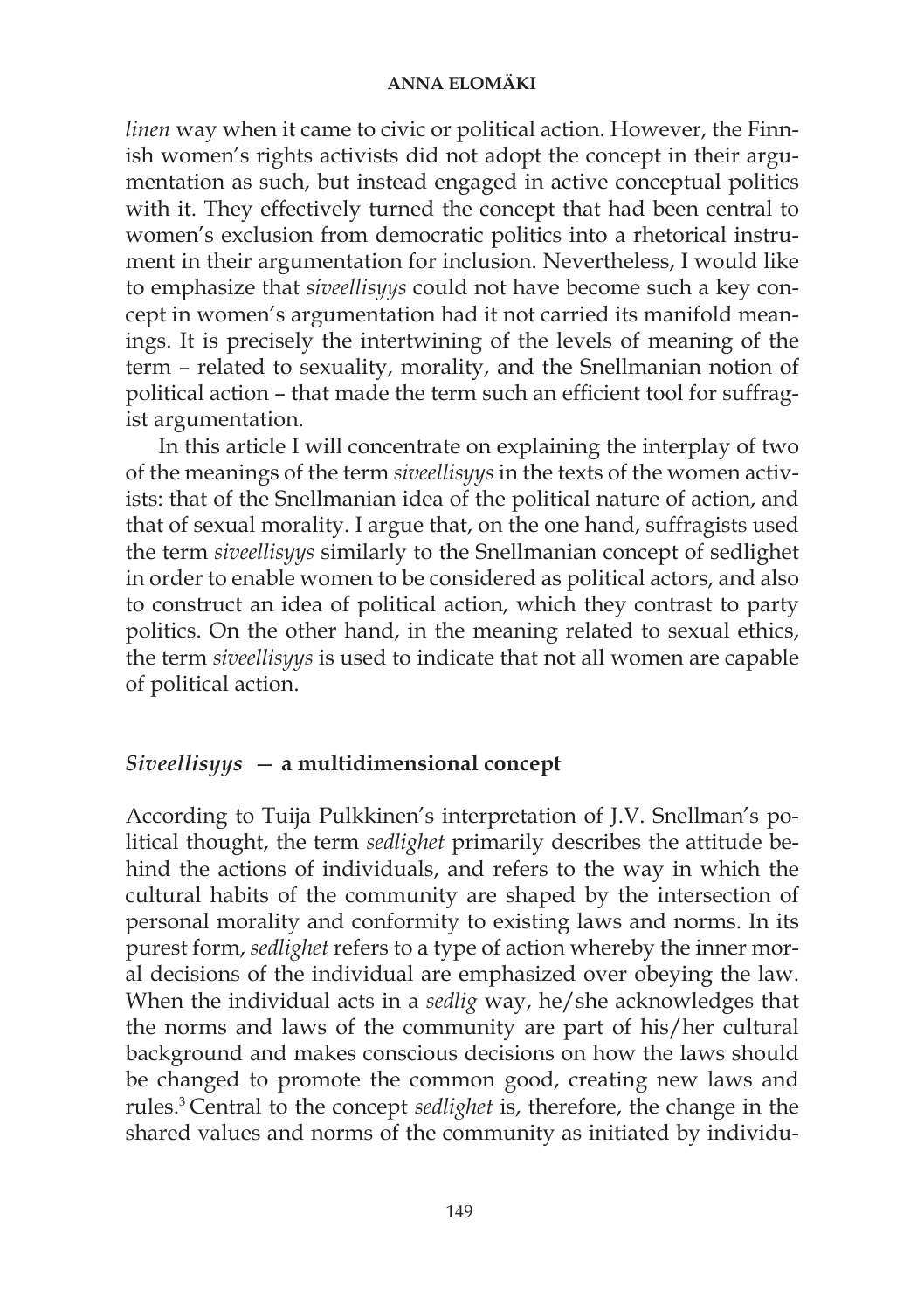als. The highest form of *sedlighet* can then be understood as a political or civic attitude aimed at changing norms and laws. (Pulkkinen 2003, 225; Pulkkinen 1989, 13.)

 Nevertheless, this is not the only kind of relationship that an individual can — or should — have to the norms of the community. In Pulkkinen's reading of Snellman's system, *sedlighet* in this pure form is exclusively related to an orientation of action that Snellman calls *the state*. In the other two frames of action that make up Snellman's system, *the civil society* and *the family*, this political aspect of the term is missing. In action related to the civil society, *sedlighet* appears as a law-abiding attitude. In the family, individuals adopt laws and norms unconsciously, and *sedlighet* takes the form of an unreflective feeling of love. Although for Snellman, *sedlighet* is an important concept in relation to all of these three frames or orientations for action, it is a political concept only in relation to the state. (Pulkkinen 1989, 13—15; Pulkkinen 2003, 233.)

These aforementioned aspects of Snellman's concept *sedlighet* were carried over by the Finnish term *siveellisyys* that was used as its translation. However, *siveellisyys* was also a commonly used term in everyday discussions, and not only in the context of political philosophy. At least two different contexts of usage, with different sets of meanings, could be distinguished, and these are also present in texts of the women's rights activists.

At the turn of the  $20<sup>th</sup>$  century, the term was used in everyday contexts to refer to everything related to ethics and morality. In the texts of the Finnish women's rights activists, the term is first of all used in a general sense to refer to an attribute of all the socio-cultural spheres of the nation from home to the political life, describing the moral ideals set for the individual and his/her ability to live according to them. In the rhetoric of women's rights activists the term refers to morality in general, and it also often receives a concrete meaning related to Christian worldview and maternal values. *Siveellisyys* is also strongly connected to the idea of women's superior morality. Partly because of motherhood, women are understood to be able to follow moral ideals better than men, and to help others to do the same. In the discussed texts, suffragists often write that women are "a *siveellinen* power" which is needed to elevate the nation, and that "*siveellinen* values", previously only visible within homes and cherished by women, should be made part of political decision-making (e.g. Hagman 1906, 18; 'Kansannaisen ystävä' 1905, 149).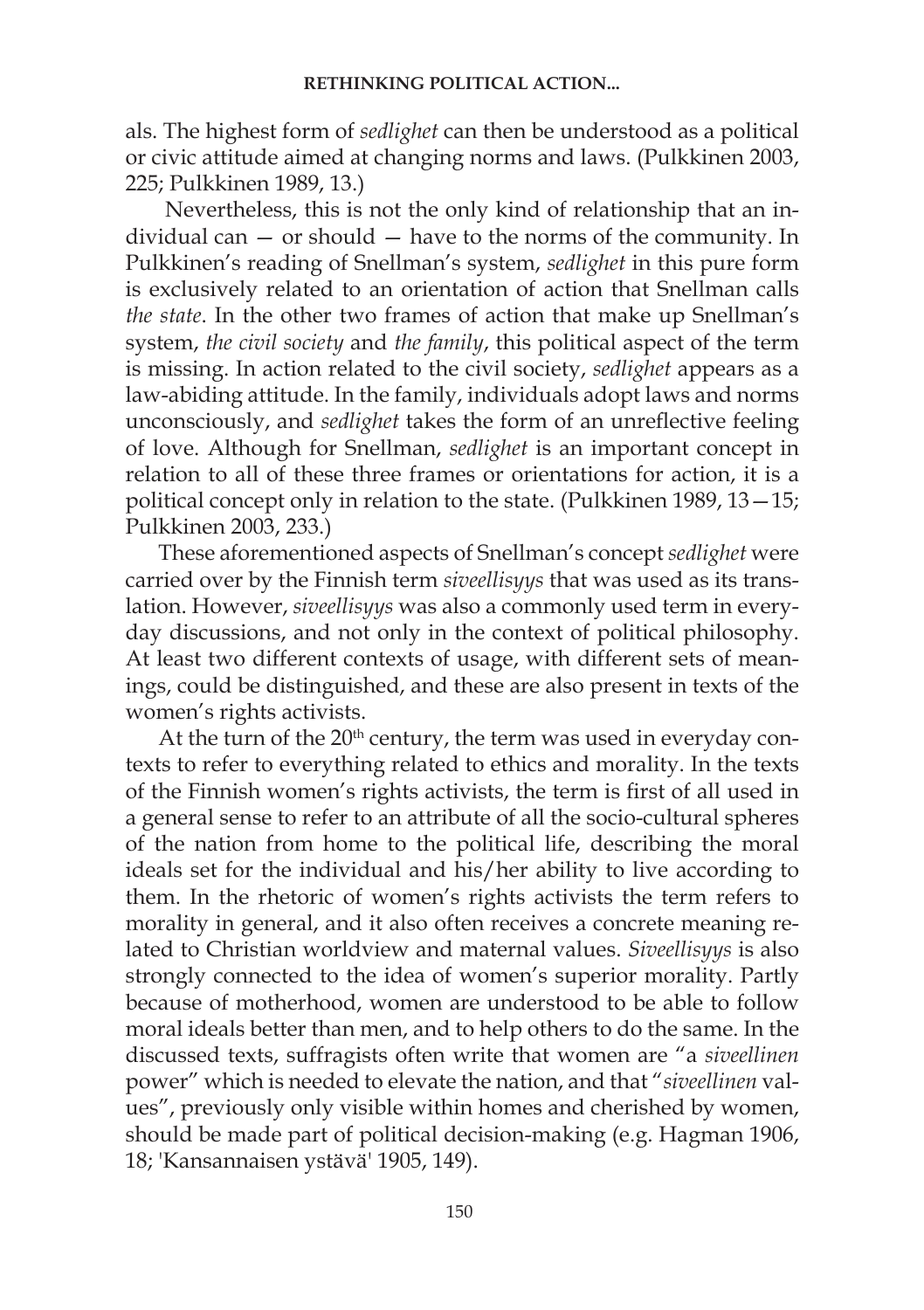Another important context in which the term was used at the turn of the century was the so-called "*siveellisyys* problem" (*siveellisyyskysymys*). Women's rights' advocates use this term to refer to such things as prostitution, a double standard of sexual morality, the organization of marriage and family-life, and other issues related to "sexual decency" (*sukupuolisiveellisyys*), as well as to alcohol abuse and working conditions. Pirjo Markkola has called this context "moral reform" (Markkola 2002). Although we are looking at a large number of issues, *siveellisyys* is often reduced to a narrower meaning than morality in general: to sexual norms. A *siveellinen* individual is sexually pure: he or she controls his/her desires and allows sexuality and love to enter his/her life only in marriage. Indecency (*epäsiveellisyys*) is connected to desires, enjoyment, and "free love".

It is normally suggested that the Finnish suffragists speak of morality and sexuality in their political struggle when they use the term *siveellisyys*. I argue that in the argumentation for the vote the term *siveellisyys* had a distinct dimension related to public and political life. I suggest that this dimension can be best understood by returning to J. V. Snellman's concept *sedlighet* and by examining how the usages and meanings of the term *siveellisyys* in women's texts are related to Snellman's idea of *sedlighet* as political or civic action. In their argumentation women did not do something as simple as accept or refuse the idea of *sedlighet*, the highest form of which Snellman understood as a capacity of educated men only. Instead the suffragists used it for their own purposes in order to point out that women can also be political actors capable of taking part in interpreting the will of a community and in making decisions that shape the future of the nation.

In order to ground this claim, a wide selection of texts discussing citizenship, suffrage, and women's public participation (e.g. pamphlets, newspaper articles, and articles published in magazines edited by women's rights and working class women's organizations)<sup>4</sup> were read. Most of the texts were published between the years 1904—1907. This was the period of the radical suffrage reform, when Finland's political system, based on the traditional four-estate division in which less than 10% of Finns had the right to vote, was changed into a modern representative democracy based on universal and equal suffrage. This was also an extremely politically charged period, as the suffrage reform was pushed through in the aftermath of the General Strike of 1905, which intensified the already strained relations between the social classes almost to the point of a civil war. (Sulkunen 2007, 35, 39.)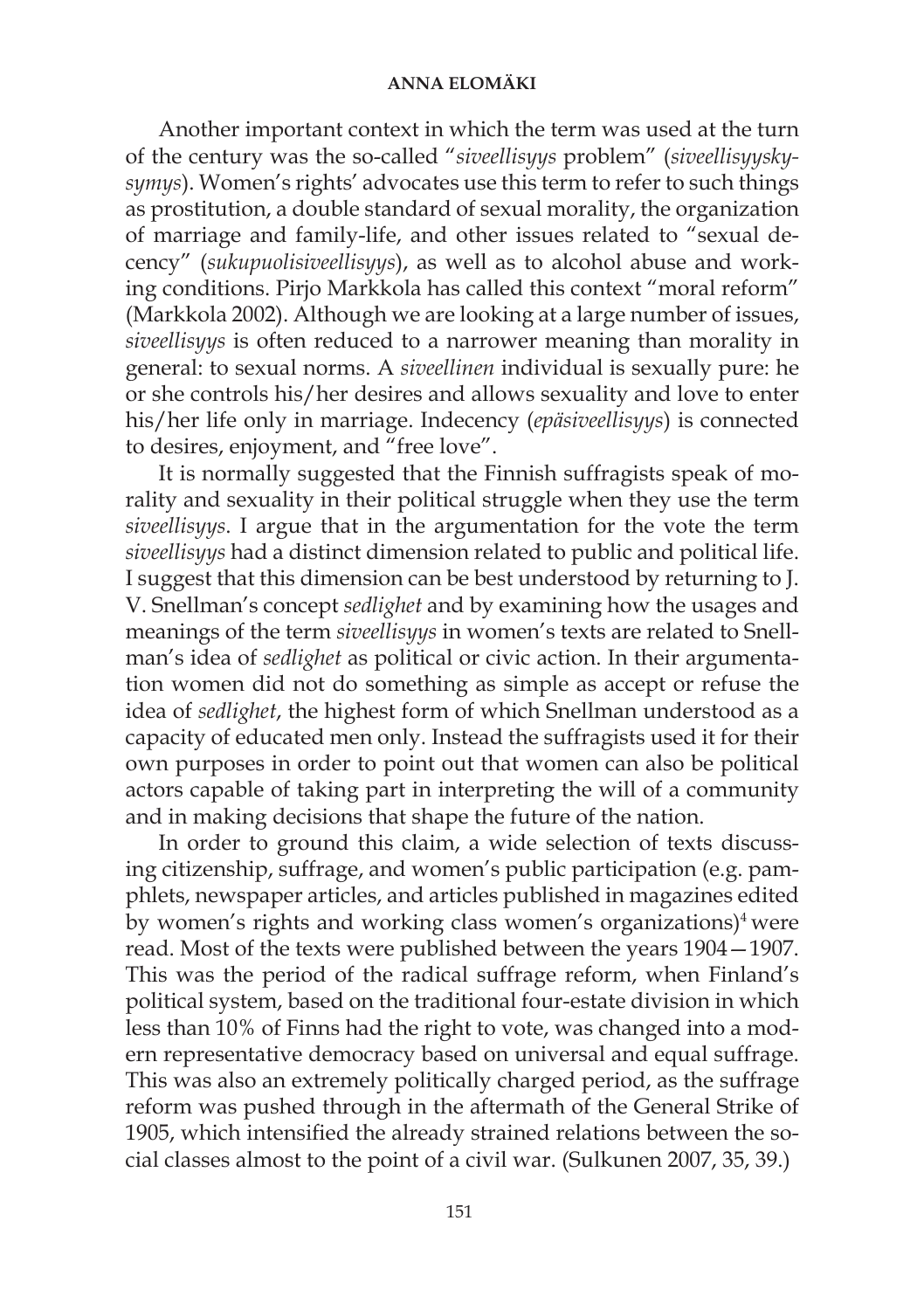#### **RETHINKING POLITICAL ACTION...**

The most outspoken advocates for women's suffrage were a relatively small number of bourgeois women's rights activists who were members of the Finnish Women's Association (*Suomen Naisyhdistys*) or the more liberal Women's Rights Association Union (*Naisasialiitto Unioni*). Working class women also demanded political rights for women, but in less gender-specific terms. The women of different social classes did not constitute a common front in regards to the suffrage question. Most bourgeois women's rights advocates wanted to maintain a system in which suffrage was based on wealth, but extended the criteria and allowed women to vote under the same conditions as men. It was feared that workers' movement's demands for the expansion of suffrage to all men and women was too radical and too genderneutral, and could result in removing women from the picture. This bourgeois women's position was unacceptable to the working class women, who subsequently argued for universal and equal suffrage in the context of the workers' movement. The conflict between different groups of women mirrored the boundary between the bourgeois suffrage movement and the general suffrage movement. (Sulkunen 2007; Sulkunen 2005, 34—38.)

These differences are also visible in the way women use the *siveellisyys*-vocabulary in their argumentation. In the texts of working class women, the term *siveellisyys* is not as central as in the writings of the upper and middle class women, and the Snellmanian dimension of *sedlighet* is not present in their argumentation. Instead, the term *siveellisyys* receives a meaning close to that of common decency and sexual morality.

The term *siveellisyys* has the most significant role in the writings of Lucina Hagman. Hagman grew up in a middle class family and graduated as a schoolteacher. She was the first president of the Women's Rights Association Union, and the founder of the Martha Association (*Marttaliitto*), a household oriented organization giving civic education to lower class women and constructing female identity around maternal values. In the first parliamentary elections she was elected as a Member of Parliament from the ranks of the liberal Young Finnish Party (*Nuorsuomalainen puolue*).

Baroness Alexandra Gripenberg, Hilda Käkikoski, Ilmi Hallstén, Elisabeth Löfgren, Maikki Friberg, Hilma Räsänen, Hilja Pärssinen and Miina Sillanpää are other personalities whose writings are analyzed here. Gripenberg, Käkikoski, Hallstén and Löfgren were ac-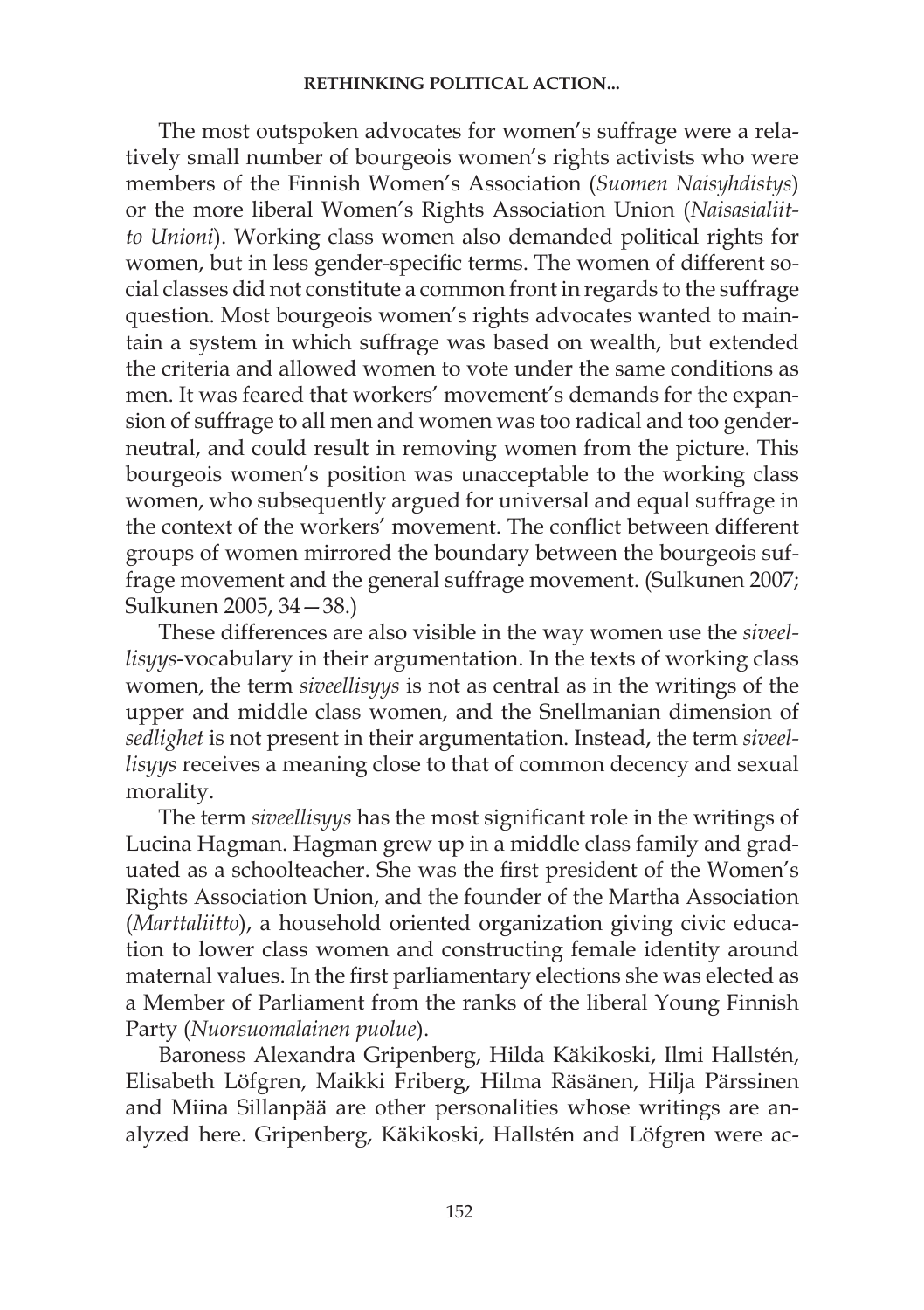tive members of the Finnish Women's Association, and Gripenberg and Käkikoski were elected to the parliament as representatives of the conservative Finnish Party (*Suomalainen Puolue*). Hilja Pärssinen and Minna Sillanpää were active figures in the women workers movement, and were elected to the Parliament as representatives of the Social Democrat Party. Hilma Räsänen was elected to the Parliament from the ranks of the Agrarian League (*Maalaisliitto*). Maikki Friberg was one of the key actors in the Women's Rights Association Union and was on the list of the Young Finns Party, although she was not elected. (Lähteenmäki, Markkola & Ramsay 1997.)

Of particular interest are the usages of the term *siveellisyys*, which connect the term with citizenship, political participation and the state. These uses point to moments when women activists were able to utilize the conceptual resources available for them, as well as unlikely concepts, to their advantage. Detecting the political dimension of the term close to the Snellmanian *sedlighet* makes it possible to describe women's rights activists as political thinkers who contributed to the understanding of the key concepts of their time, and who participated in the discussion initiated by the theorists of Finnish nationalism on the ways in which politics should be understood and what is expected from the ideal political actor.

# **Women's rights activists, J.V. Snellman and conceptual change**

Women's argumentation and aspirations for political participation have often been linked to national political cultures and ideologies, which have provided women with discourses and vocabularies for making their claims. The early women's rights activists such as Olympe de Gouges and Mary Wollstonecraft, in addition to the women's rights movements of the 19<sup>th</sup> century, were influenced by the discourses on individual rights and responsibilities and citizenship, and the concepts women used came from the political language of the era and were shaped by men. However, women did not adopt these political vocabularies as such, but instead used the concepts for their own purposes. (Landes 1996, 306—308; Scott 1996, 2—3.)

In Finland, women also adopted some features from the national political culture in their argumentation for the right to vote. The Finn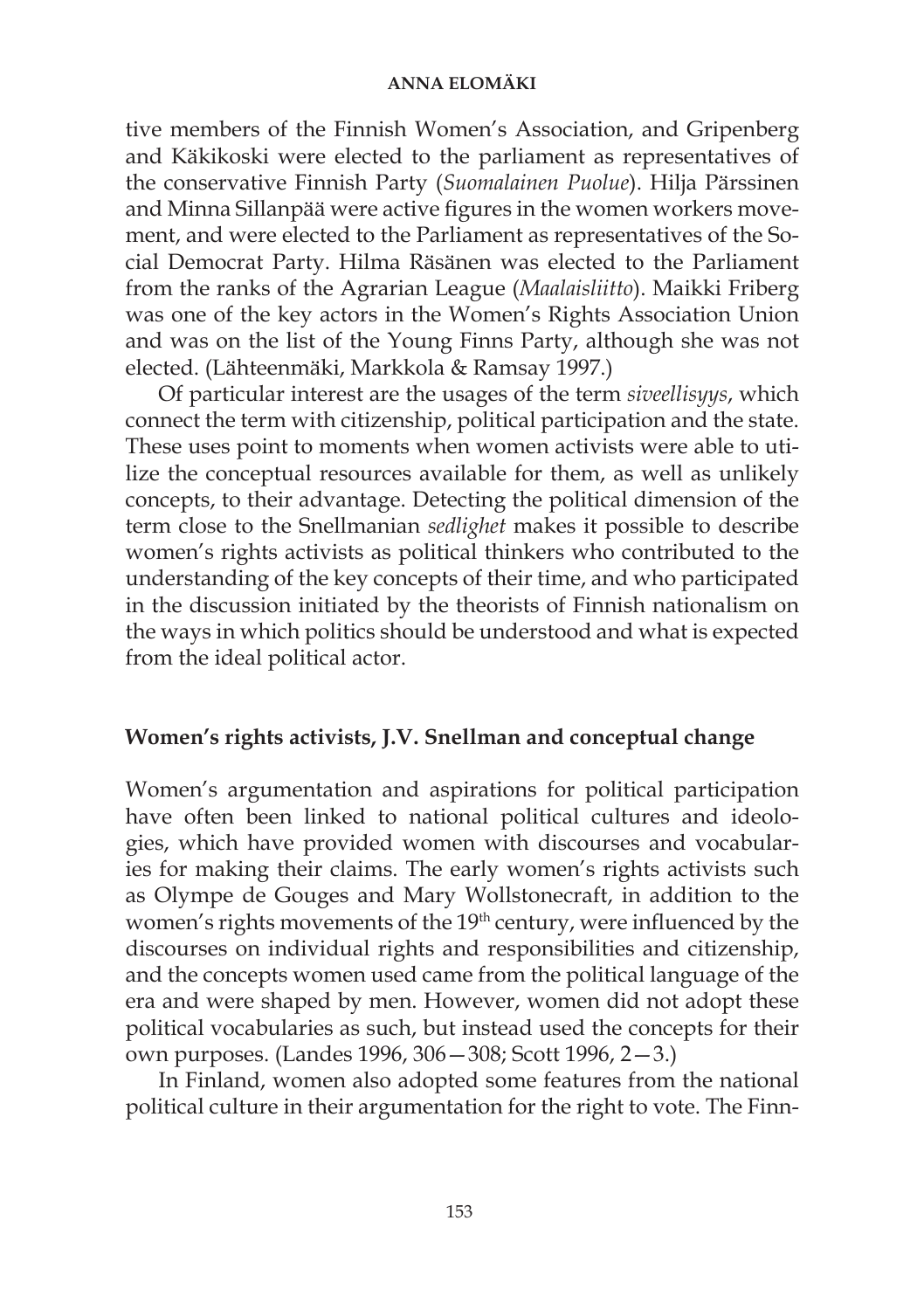ish political and nationalist discourse was shaped during the 19<sup>th</sup> century, and among its central ideas were the importance of *siveellisyys*, the unity of the fatherland, homes as the moral basis of the nation, and motherhood as women's calling (Hägmann 1994; Juntti 2005). When women began to demand political rights at the end of the 19<sup>th</sup> century, these ideas had a significant role in their argumentation.

The presence of the Snellmanian concept *sedlighet* in the discourse of women's rights activists is curious, as it is a gendered concept, which in its highest and purest form is constructed as masculine and is, therefore, opposed to the idea of women's political participation. Snellman himself took a negative stance towards women's political participation, and when writing about political action, he always explicitly referred to men. According to Snellman, women could not participate in politics because they did not have the capacity for selfreflection and creative thinking needed for making cultural and political reforms. Women's political action could have also been dangerous, because contact with the dirty political world could have resulted in women losing their ability to educate citizens and transfer the cultural habits of the community to new generations. For Snellman, home was women's true sphere of activity, where her role was to be a mother, an educator and the moral spine of the community. In Snellman's thought, therefore, women were the conservative force of the culture, unconsciously carrying on the tradition and transmitting it to their children, whereas social change and political action were the task and responsibility of educated men. (Jalava 2005, 184; Karkama 1994, 43; Ollila 1990, 26—33; Pulkkinen 1989, 13—14.)

This conception had practical consequences for the ways in which women's public activities were understood. According to Eira Juntti, the nation-building discourse of the mid 19<sup>th</sup> century did not include women's emerging activities in the public sphere as political activities, even though, from a contemporary perspective, they were related to the common good, betterment of society, and the promotion of 'Finnishness'. Political activities were constructed as male activity, whereas women's public activities were located in a distinct sphere, which was consequently conceptualized as "social". (Juntti 2004, 65, 80, see also Riley 1988.)

When Finnish suffragists adopted the concept of *sedlighet/siveellisyys* as a basis of their argumentation for the right to vote, they did it despite its gendered character. They did not adopt all the features of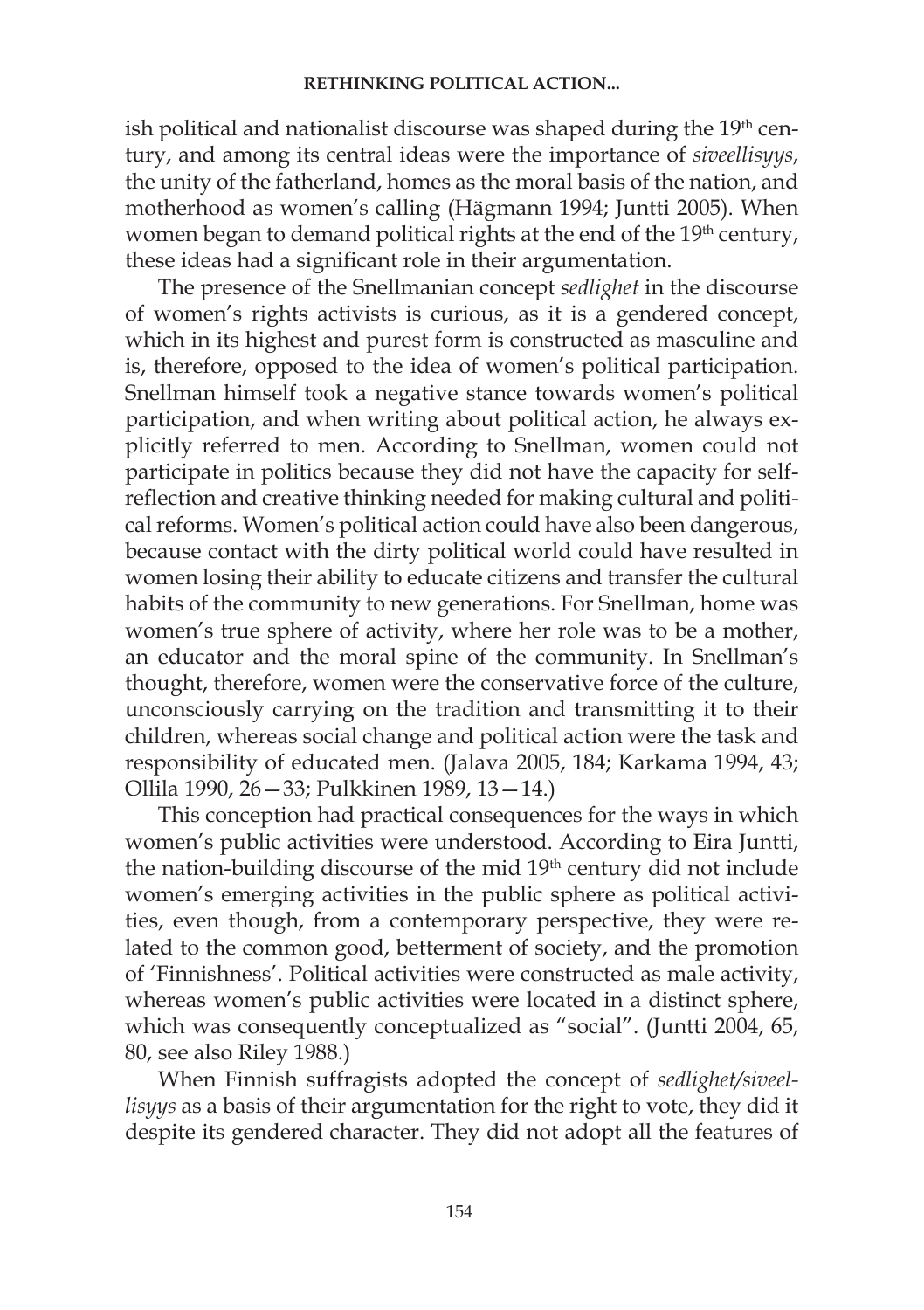Snellman's notion; instead, they used the strong, culturally important concept to reach their own ends. It seems that, in their argumentation, women made an important conceptual move: they transformed this concept, which strongly implied women's exclusion from the political sphere, to the very foundation of women's political agency.

In women's texts, *siveellisyys* is constructed as a feminine rather than a masculine or universal quality. However, when Lucina Hagman, Maikki Friberg, and other women wrote that *siveellisyys* and womanhood are related to each other, they did not only reinforce the idea that women are more moral or chaste than men. Indeed, it is important to note that a connection between *siveellisyys* and femininity is also established in relation to the meaning of the term close to the Snellmanian sense of the political and ethical person: *siveellisyys* refers to the capacity to lead social change, and not to conform to existing norms. The terms "*siveellinen vapaus*" (*siveellinen freedom*) and "*siveellinen velvollisuus*" (*siveellinen responsibility*), which appear frequently in the texts, have an important role in making this connection.

 In their argumentation for the vote, women repeatedly point out that political and civil rights alone are not enough to guarantee that women have an impact on the development of the nation. These "outer freedoms" are only steps towards a higher goal, which is sometimes called "*siveellinen* freedom". As teacher Ilmi Hallstén elaborates: "The suffrage and citizenship rights are steps toward the unified and strong *siveellinen* female character. The Finnish woman shall with and through her outer freedom show that she has developed "free in a *siveellinen* way; free from selfishness" (Hallstén 1905). Hagman adds that women have to be "free in a *siveellinen* way" before they are able to make contributions to the political life of the nation. The "*siveellinen freedom*" that Hallstén and Hagman refer to is in contrast with the liberal freedom acquired through rights. It is first and foremost connected to becoming an independent and self-conscious person, a process in which the individual acknowledges her responsibility for the nation and the common good (e.g. Hallstén 1908, 4; Löfgren 1898, 8—9; Räsänen 1906, 11). "*Siveellinen* freedom" is, therefore, close to the German ideal of freedom, also adopted by Snellman, which is understood as responsibility rather than as individual freedom (see Pulkkinen 2000, 11—13).

This interpretation is supported by the fact that Lucina Hagman uses the expression "*siveellinen* responsibility" in addition to the ex-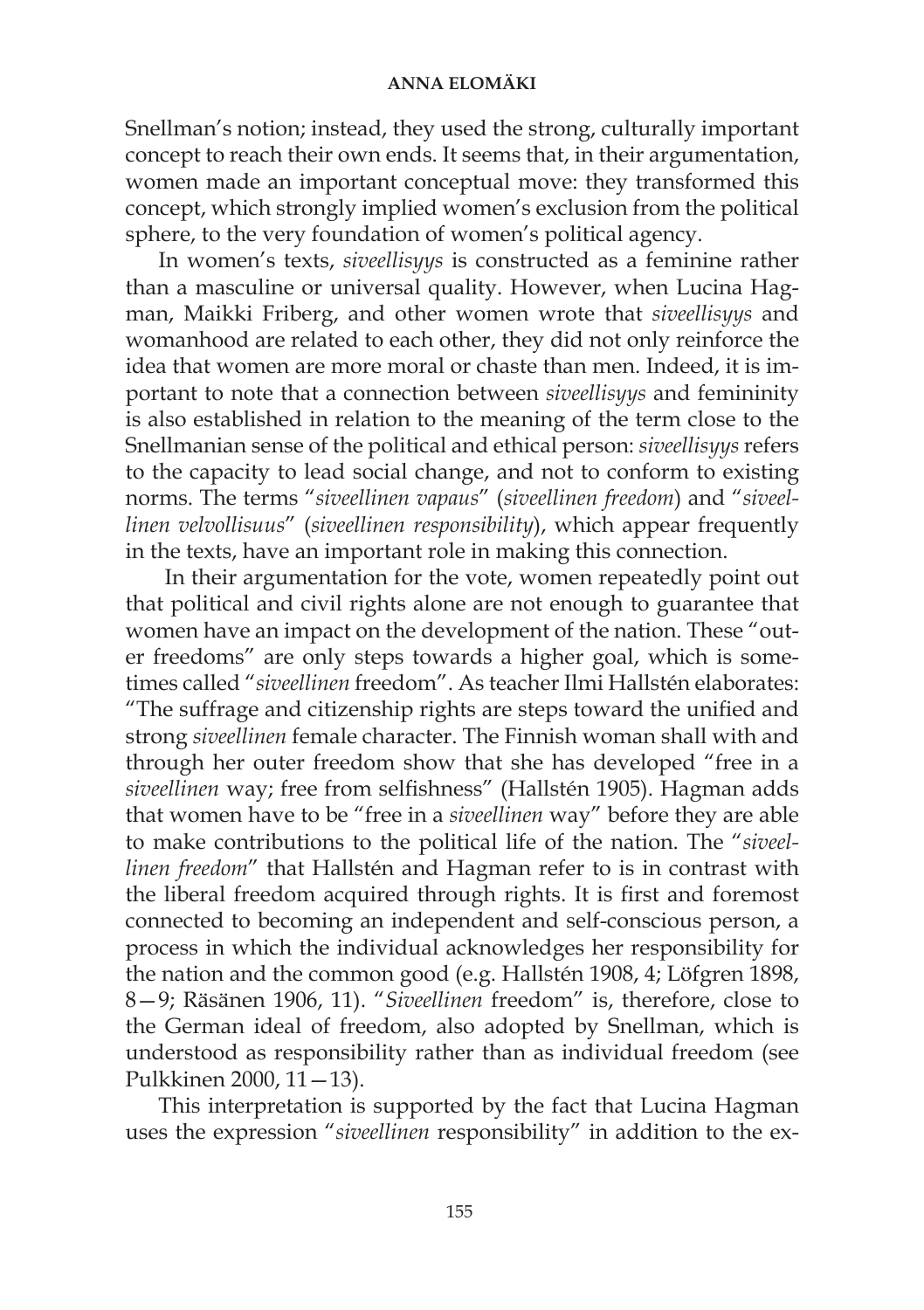pression "*siveellinen* freedom". Although Hagman states that women's "great *siveellinen* responsibility is to educate new generations to grow up as decent human beings" (Hagman 1906a, 129) and, therefore, echoes Snellman's vision of women's family-related responsibilities, she more often connects the expression to public action. Women, like men, are responsible for participating in the life of the nation, and for shaping its social and political institutions. Hence, the struggle for the vote is a *siveellinen* act par excellence. According to Hagman, women have a "*siveellinen* responsibility to fight for their right to vote", and refusing to cast ones vote is, accordingly, a "*siveellinen* crime". (Hagman: Tärkein parannus äänioikeusasiassa; Hagman 1906, 23; Hagman 1908b, 118–120; Hagman 1909, 13.)

In the argumentation of women's rights activists, ideas about "*siveellinen* freedom" and "*siveellinen* responsibility", and the typical discourse for the era involving the deepest essence of womanhood are intertwined. A "true woman" understands her "*siveellinen* responsibility" and participates in public life. On the other hand, only a woman who is "free in a *siveellinen* way" – i.e. independent, self-reflective and devoted to the nation – will be able to bring values related to "true womanhood" into political decision-making. (e.g. Hallstén 1908, 5; Räsänen 1906, 11; von Troil 1906, 73; Hagman 1907, 51.)

This is a significant conceptual shift from the earlier understanding of the relationship between women and the concept of *siveellisyys*. In her texts, Lucina Hagman, in particular, subverts the idea implied by Snellman that true womanhood would be connected to the family and tradition and that only men constitute the force of cultural change capable of civic action.

Although women's rights activists did not adopt the gendered character of the concept, Snellmanian *sedlighet* in its meaning close to "civic" is present in their rhetoric when they described how women should act in politics after obtaining the right to vote. Many upper and middle class suffragists describe Finnish political life as dirty, warlike and rotten, in one word, the opposite of *siveellinen - epäsiveellinen*. They criticize political parties for agitation, turning "brother against brother", and looking out for their own interests instead of having the best interest of the fatherland in mind. (e.g. Friberg 1906; 1907a; 1908b). To counteract political life based on political parties, women's texts created an alternative view of political action that will be referred to here as "*siveellinen* politics". A close reading of the texts reveals that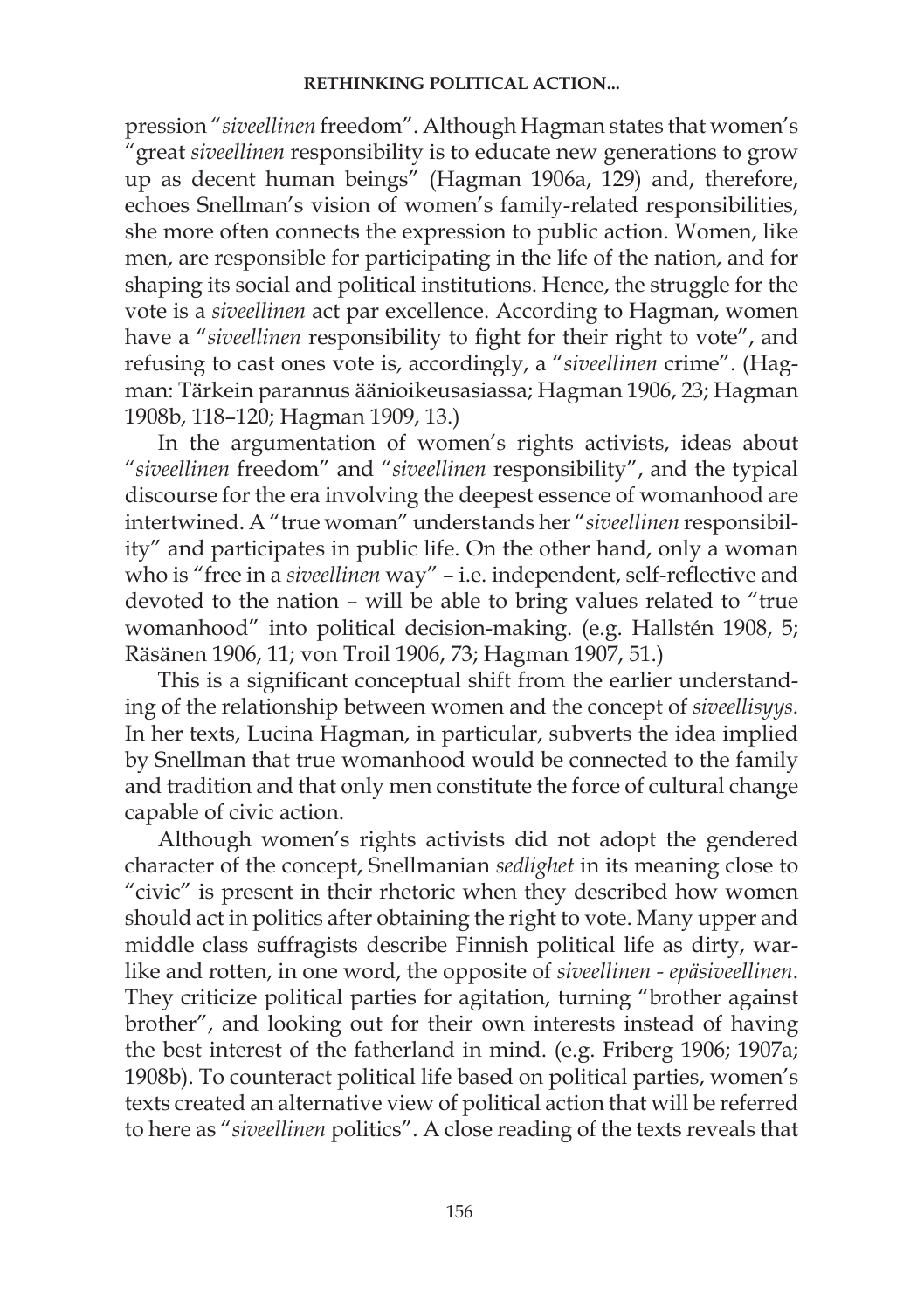this ideal bears similarities to the Snellmanian conception of political life in at least three ways.

 First, women connect "*siveellinen* political action" to action, which advances common good and the best interests of the nation. Political action emphasizing common good does not, however, mean that women should subjugate their own views to the collective will of the nation, or that they should listen to the authorities that claim to speak for the nation. In "*siveellinen* political action" an individual's own reason, consciousness, and heart are the main criteria for making decisions. According to Hilma Räsänen, a teacher who was one of the first female members of parliament, "[w]ith our eyes and ears open should we look around us, thrust with the help of the force of our own thought to the core of the current issues in order to form our opinions and conclusions without believing everything that is said" (Räsänen 1906). An anonymous writer concludes: "Only when women have enough courage to stay independent and evaluate things from the viewpoint of righteousness and truth without accepting viewpoints of political parties, can they create *siveellinen* spirit in the society" (i.g. 1907, 29).

Secondly, "*siveellinen* politics" is characterized by an emphasis on creating something new and breaking down the old order. Many suffragists understood the vote to be a tool through which women should "take part in the task of the *siveellinen* development" and create something new in the society as well as in the political life (Friberg 1906; i.g. 1907). This task does not only refer to the creation of new laws, but it also entails the moral elevation of the nation. In their texts, Maikki Friberg and Lucina Hagman emphasize the idea that the happiness of the nation is not only dependent on the political and social institutions, but also on its own spiritual development (Friberg 1907a, 5; Hagman 1909, 13). A citizen who acts in a *siveellinen* way does not only show his or her *siveellisyys* by leading the social change from the parliamentary podium, but also understands that the nation has to be transformed through the education that takes place in society and families. "Although the success of the members of the society is related to laws and norms, these alone do not define the development and the success of a people. […] What is needed are sincere hearts, sober, *siveellinen* habits, and love (Hagman 1908c, 303–4)."

Thirdly, "*siveellinen* political action" should aim at bridging differences and divisions within the nation. According to the women's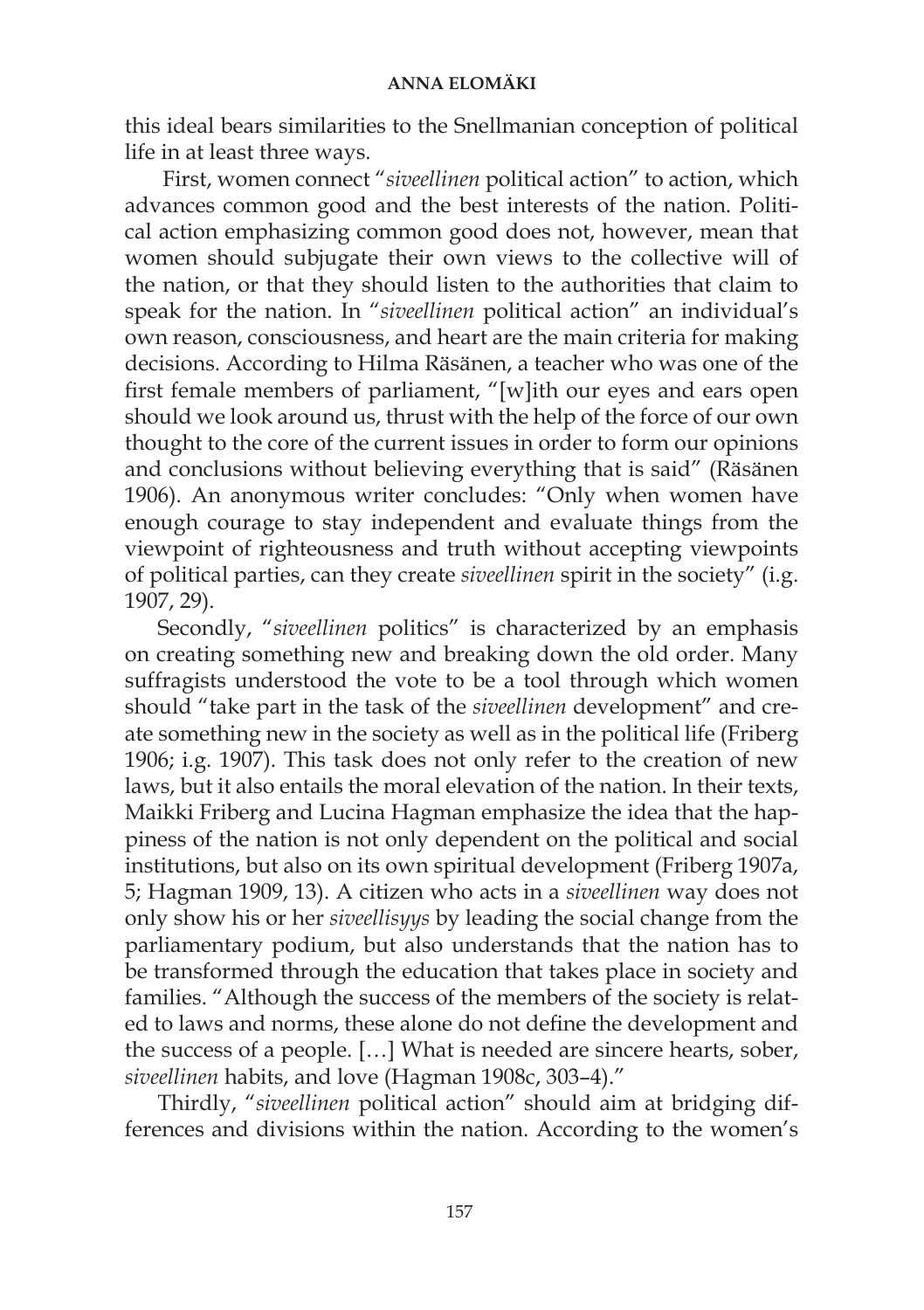rights activists the aim of political action should have been to increase the strength and the unity of the nation, not to tear it apart. (Hagman 1903, 2; Naiset vaaliuurnille 1908, 77; Uuden ajan kynnyksellä 1905, 135—136; Friberg 1906, 2.) Lucina Hagman describes women's task in politics as follows: "Let women's holy responsibility be creating and supporting this necessary unity, the understanding and the feeling of kinship among the people. [...] If we could unite rather than separate, then we would increase the strength of the nation. If we could create in our political life a deeper *siveellinen* understanding (*siveellinen arvontunne*), then our participation would not be futile." (Hagman 1906, 70.)

When the *siveellisyys*-vocabulary is used to describe the attitude needed for political action, the meaning of the term approaches the Snellmanian concept of *sedlighet* in closely implying civic, ethical action. The understanding of political action promoted by the active members of the bourgeois women's rights associations is therefore close to the creation of new rules and laws guided by individuals' personal morality, which Snellman understood as politics.

In their argumentation for the right to vote Finnish women's rights activists make a conceptual move that allows them to ground their political agency in the very same concept originally used to exclude them from the political sphere. Women's rights activists strip the highest form of *sedlighet* from its masculine connotations and suggest that women — partly because of their experiences relating to motherhood, education and peace making— should lead any social change. Women are not *siveellinen* only if the term is to be taken to mean moral, chaste or decent as often was often the case in everyday language. Women are also civic. On the other hand the Snellmanian concept *sedlighet* functions as a frame through which women define the ideal form of politics. One could say that despite the conceptual subversion women's rights activists keep the Snellmanian vision of ethical political action and common good alive in a country that they see as internally torn.

# *Siveellisyys* **as a normative concept**

Although Finnish women's rights activists' conception of political action is reminiscent of that of J. V. Snellman, there are also significant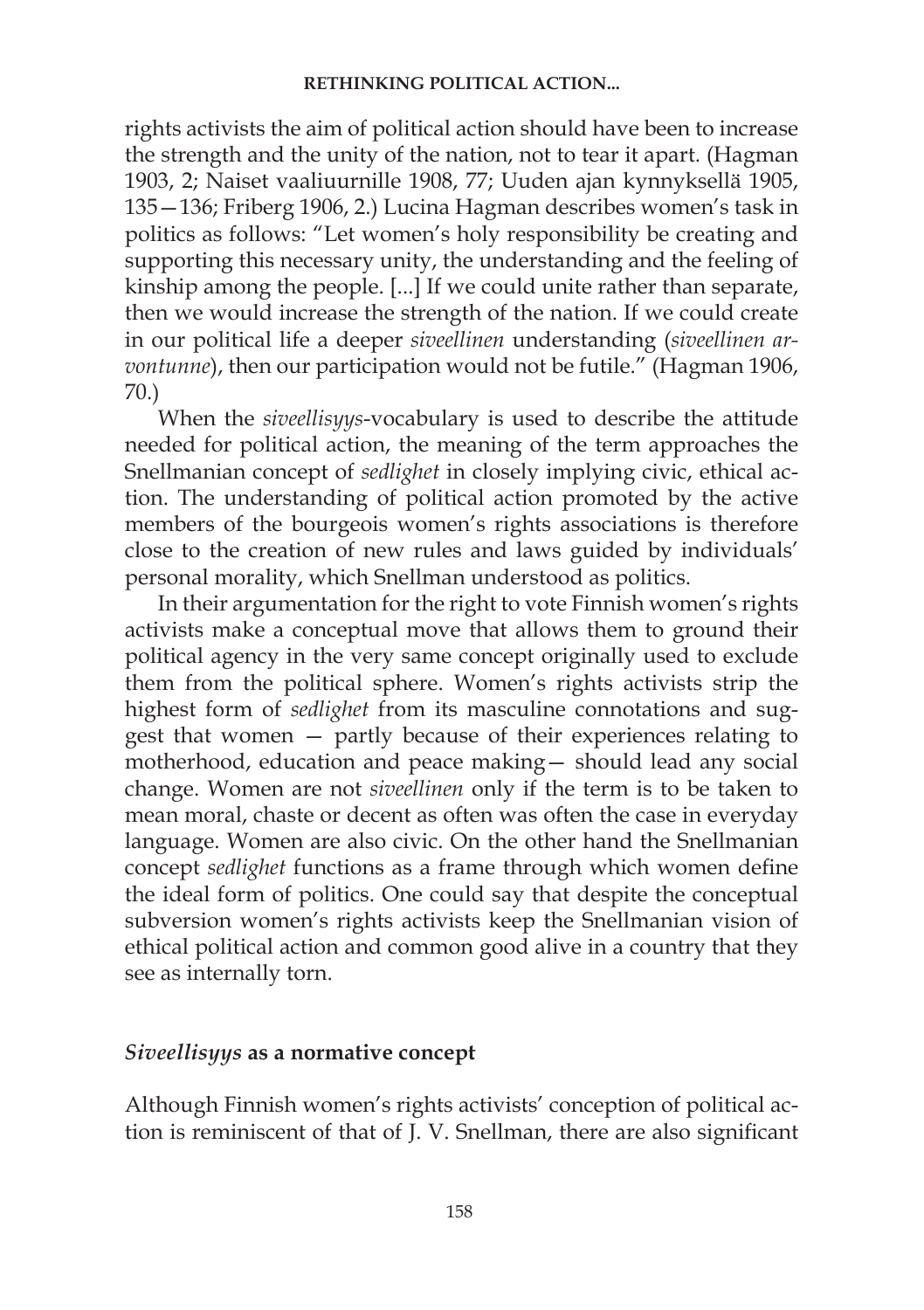differences between Snellman's *sedlighet* and the way the women's rights activists use the term *siveellisyys*. As Tuija Pulkkinen (2003, 255) emphasizes, Snellman uses the term *sedlighet* to refer to an attitude towards norms, not to the content of those norms. However, when the Finnish upper and middle class women at the turn of the twentieth century used the term, they filled it with a stable normative content. Depending on the writer, the normative message is a combination of motherhood, Christian principles and modern values such as equality. In the argumentation of the women's rights activists, the term *siveellisyys* not only describes the political nature of action in a Snellmanian vein, but also a certain set of moral norms that women should establish as the ground for the state and society.

In this sense, the way women's rights activists use the term *siveellisyys* resonates with the changes in the use of the term that took place when Snellman's notion was slowly popularized, and when his concepts took life outside their original context. Towards the end of the 19th century, the term *siveellisyys* had lost part of its Snellmanian meaning and was commonly used to praise Christianity and enforce traditional habits. According to Maria Jalava, in particular, the socalled 'Fennoman' political movement,<sup>5</sup> which suffragists close to the Finnish Women's Association sympathized with, read Snellman in such a way as to displace the dialectics of the individual and the community with a requirement to obey the authorities. Moreover, creative cultural and political agency was displaced by conformity to existing norms, and culture in the flux was replaced by a set of unchangeable values and norms, the substance of which was derived from Christianity. (Jalava 2005, 204—207.)

Christianity played an important role in the lives and the worldview of the Finnish upper and middle class women and was also used as one base for the arguments for women's political participation (Markkola 2002; Ollila 2000). In the argumentation for suffrage, the term *siveellisyys*, as an attribute of political action, included the idea of social change and development, but at the same time it is clear that, for many women, the only true change in the polity was connected to the expansion of Christian values. When women's rights activists argued that women's task was to bring more *siveellisyys* into politics, many of them were actually saying that women should introduce Christian values as the basis of laws and institutions. (e.g. Vaalit lähestyvät 1908, 49). For example, Aleksandra Gripenberg, the figurehead of the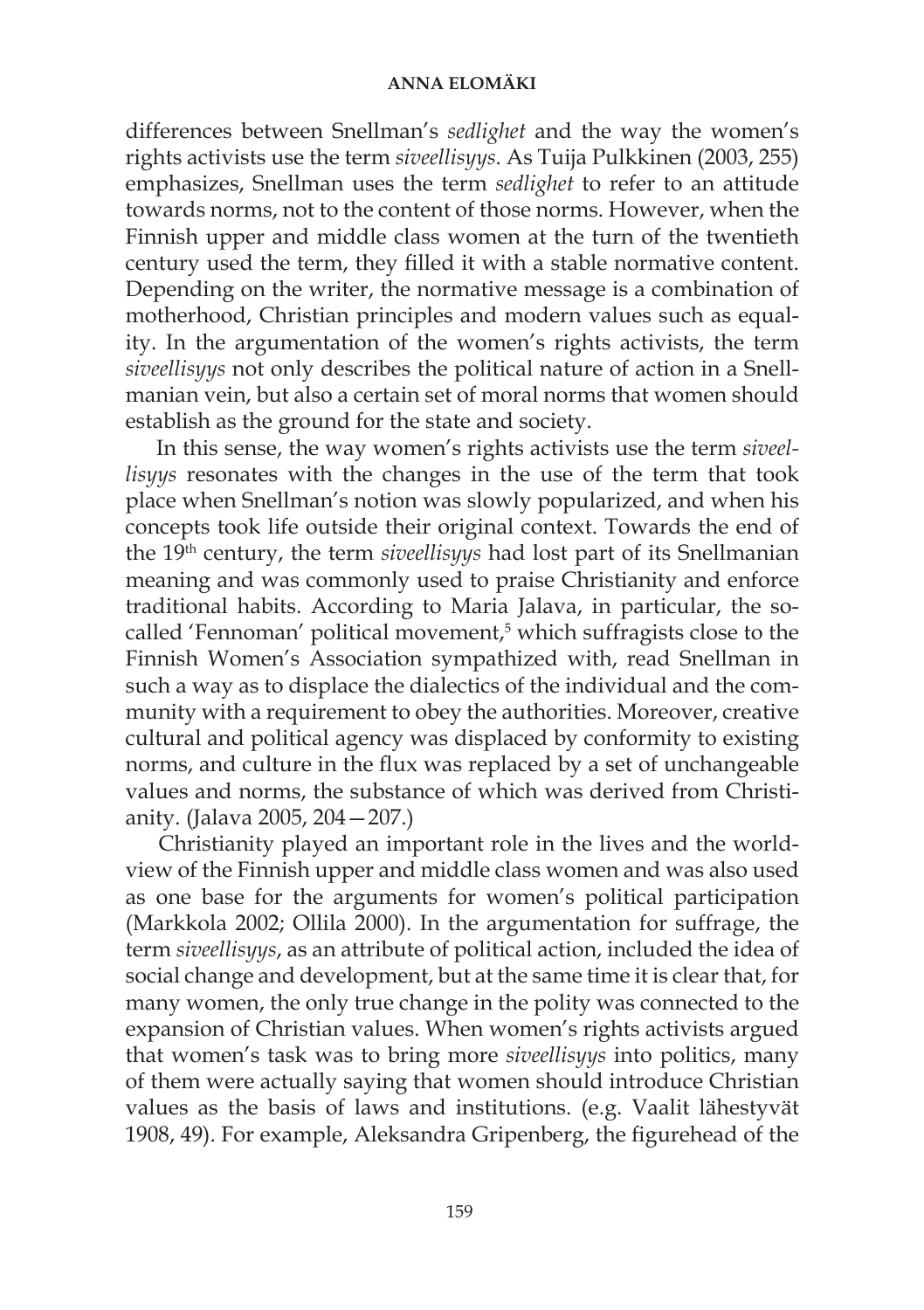Finnish Women's Association, writes that in order to bring *siveellisyys* into political life women should not only "search for satisfaction from the plurality of politics", but "also follow in politics the eternal constitution of Christianity" (Gripenberg 1905, 92—93).

In the texts of the suffragists, *siveellisyys* is connected, apart from Christianity, to maternal values and the so-called "social motherhood" (Sulkunen 1990). Hagman contrasts giving birth with "*siveellinen* motherhood", which not only entails the education of the new generation, but also "impregnating the laws and the society with the feeling of motherhood" (Hagman 1908a, 121; Hagman 1908b, 135).

Several women's rights activists understood women's political participation as worthless or even dangerous if it did not conform to the frames of the "*siveellinen* politics" that the leading figures in the women's rights organizations were drafting. For example, Maikki Friberg argued constantly that women's political participation was a problem rather than a benefit when women took part in the disputes between political parties. (Friberg 1908b, 140–142; Friberg 1908a, 146–148.) Alexandra Gripenberg explains that "...unless women bring [Christian principles] with them, their political participation will be doomed..." (Gripenberg 1905, 92). Although Lucina Hagman criticized some of her fellow women's right activists for grounding their arguments for women's participation on utility rather than justice (Hagman 1906a, 32), she also implied that women's participation in politics was useless if women did not spread a "*siveellinen* understanding in politics" (e.g. Hagman 1906, 70).

The ideal of "*siveellinen* politics", therefore, became a framework, which was expected to guide the aims and ways of the political participation of women from all social classes. Although the term *siveellisyys* was often used to empower women, it was also used to define the boundaries of the good female citizen. In this case the different dimensions of the term function side by side. In contexts where the term is used to describe political action, regarding the norms or the attitude guiding one's action, it emphasized unity and veiled important differences between women. When the term received a meaning connoting sexual morality, differences and hierarchies were created.

As has already been pointed out, for suffragists bringing *siveellisyys* into politics was an attempt to overcome differences and unify the fatherland. The same ideal of unity is applied to the group of the "female citizens" which is constructed through the argumentation.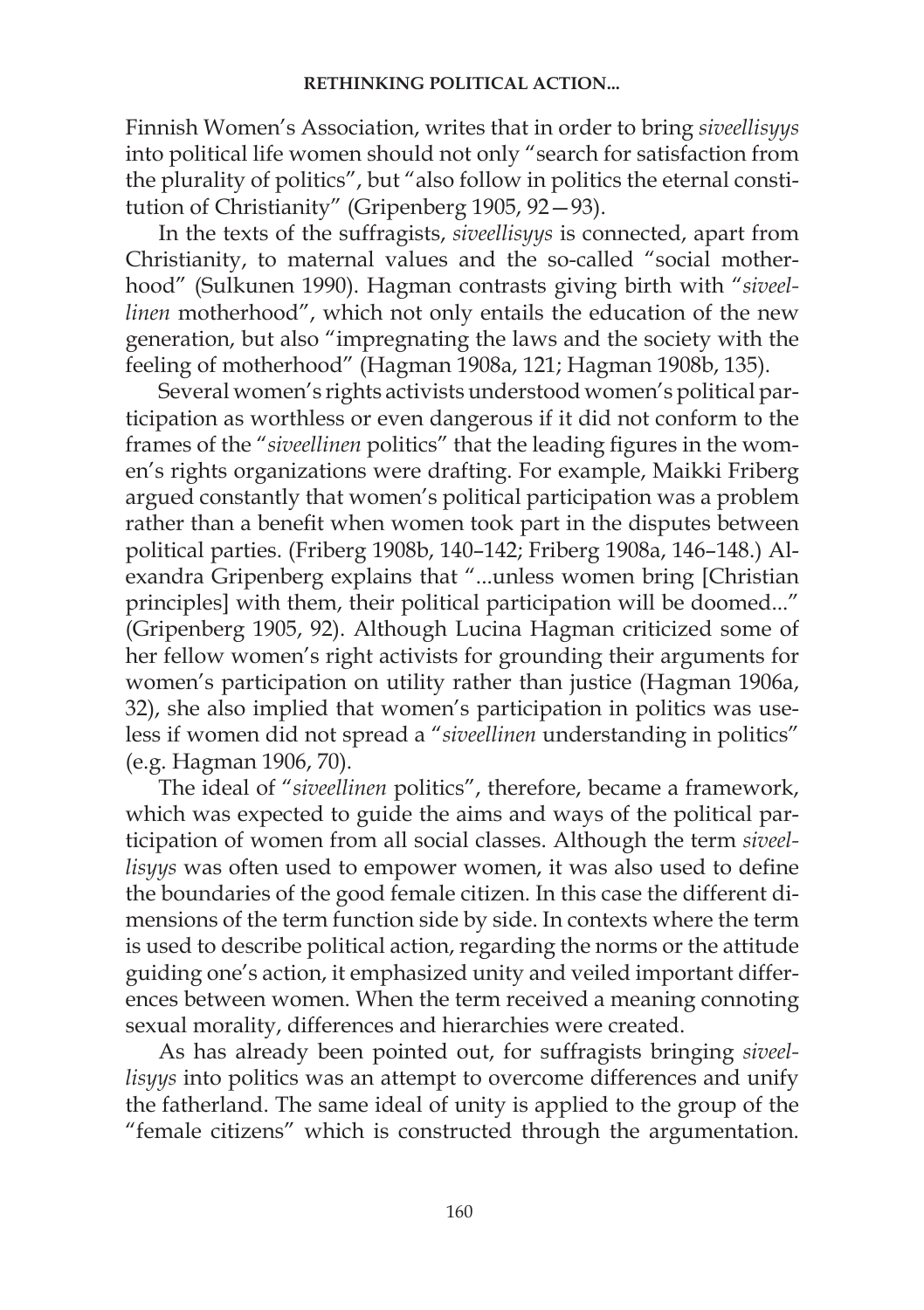Although Lucina Hagman admitted that the place of residence, occupation, social class, and language were factors influencing women's political opinion, when it came to the issues that she refers to as "*siveellinen* core questions", for example, temperance, prostitution and education, she expected women to have a unified front (Hagman 1906a). From the point of view of "*siveellinen* politics", all other differences appear inferior to sex. In political life women should be a unified group overcoming divisions between political parties, "leading the state in a *siveellinen* direction."

When the women use the term *siveellisyys* to connote sexual morality and restrained sexuality, it functions as an efficient tool for making hierarchies and distinctions. This becomes particularly visible when we look at the controversies between the upper and middle class women and working class women at the beginning of the 20<sup>th</sup> century. Although the issues women debated varied from the status of female servants to women's night work and to state support for single mothers and their children, these debates were conducted using the *siveellisyys*-vocabulary. The topic of the discussion was not only whether the state should build homes for single mothers or not, but also the way in which *siveellisyys* should be defined, and, furthermore, who could be defined as *siveellinen*.

The organization of marriage was one significant cause for controversy. The *Koti ja Yhteiskunta* magazine edited by the Finnish Women's Association condemned working class women and women from the countryside, among whom sex before marriage and children out of wedlock were common, as *epäsiveellinen*. Working class women activists renounced the proposed definitions of what constituted a "*siveellinen* marriage" and "*siveellinen* womanhood". According to Social Democratic Party activist Hilda Pärssinen, the biggest crimes against *siveellisyys* were the organized marriages that still took place within the upper classes, in which women were "selling themselves for economic reasons to men they do not love and men secretly meeting prostitutes" (Pärssinen 1907).

Another heatedly debated issue was the so called "servant problem". *Koti ja Yhteiskunta*-magazine labeled female servants as a "*siveellinen* threat" for families, and some writers even required servants to be forced to undergo tests for sexually transmitted diseases In *Palvelijatarlehti*, a magazine that served as the public voice of servants and other women of lower social classes, the servants replied to these ac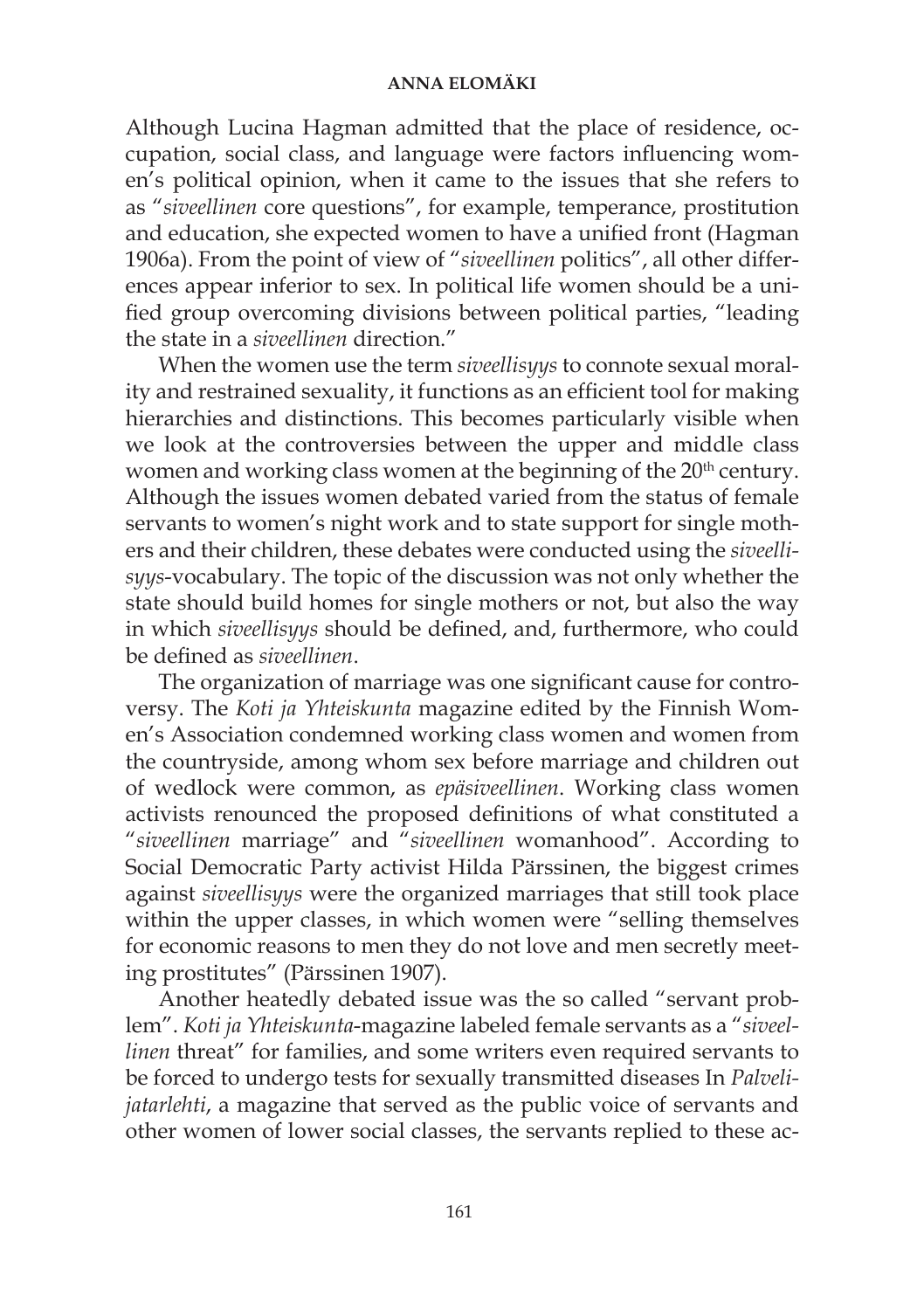cusations and criticized the "*siveellinen* danger" caused by upper class men that young and innocent girls from the countryside faced after taking service in the cities.

In the texts of working class women, the term *siveellisyys* rarely received meanings related to political life. Yet when the term was used in relation to the "*siveellisyys* problem" and sexual morality, the working class women activists actively aimed at redefining the term and questioning the meanings given to it by the upper and middle class women. Evidently, there was a struggle for power to define what made a person *siveellinen*. This hints to more than a disagreement regarding the organization of the family and the marriage being at stake. In this context *siveellisyys* is not discussed as a political idea but has a meaning close to common decency and one's capacity to live according to moral norms. Nevertheless, it is a powerful concept and its usages have political consequences. The term is used to evoke hierarchies between the decent and the indecent, as such, classifying the actions or thoughts of an individual or a group as indecent is a way to question their abilities to act as citizens in the political sphere. Here, the meaning of the term *siveellisyys* close to common decency and ability to live sexually pure life is made a precondition for making political decisions. *Siveellisyys* as decency becomes a precondition for *siveellisyys* as civic action.

The idea of citizenship that the bourgeois women's rights activists constructed in their argumentation for the suffrage is gendered. While including women in the definition of citizenship, women constructed a specific form of female citizenship parallel to that of men (e.g. Sulkunen 1987; Ollila 1993). The sexualization of this new conception of citizenship can be added to this generally accepted interpretation; in other words, the concept of citizenship was also sexualized because the citizen was defined as heterosexual, family-orientated, and chaste. Women, whose sexuality did not conform to this ideal, were not seen as legitimate citizens. Instead they were conceptualized as the targets of the elevating and educating action of the female citizens who fulfilled the requirements of *siveellisyys*, and were both civic and decent.

The ideal of the civic and decent mother-citizen, which Hagman, Gripenberg and other bourgeois women advocated, was an emancipatory public role, but it also limited the possibilities of female political agency. It seems that the civic/decent mother-citizen became the only culturally acceptable female figure through which women could be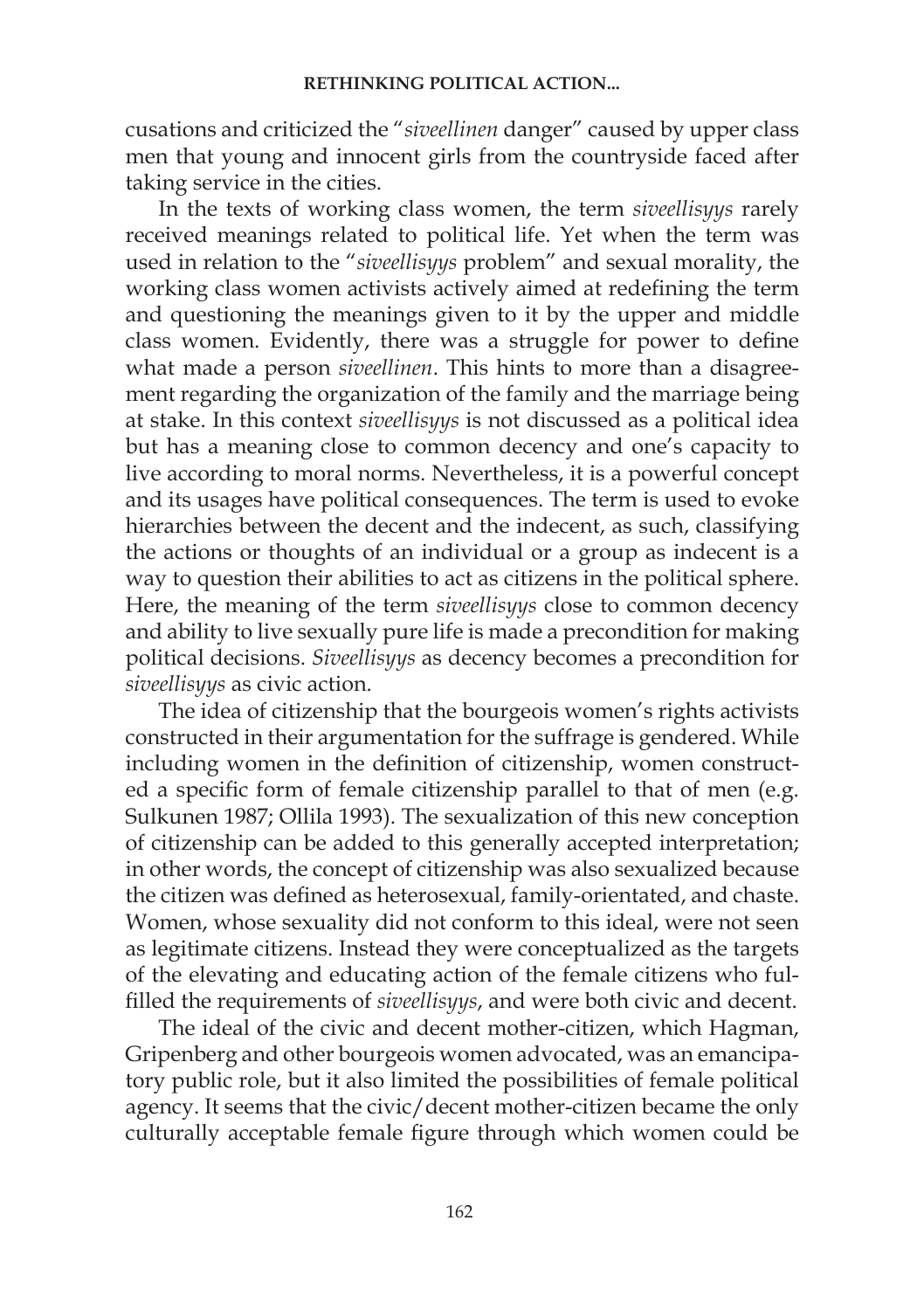intelligible political agents. Their abilities as citizens were measured in relation to how well they adopted this identity. On the basis of this ideal, women were divided into decent female citizens and indecent women, who were not civic enough to be political actors.

# **Conclusion: Active conceptual politics**

In the usages of the term *siveellisyys* in Finnish women's argumentation for the right to vote, the Snellmanian idea of *siveellisyys/sedlighet* as political action which is based on one's own moral choices, the aims of developing the nation is clearly present. In comparison to the way Snellman saw women, as the conservative force of the society, and understood *siveellisyys* in its highest form as an attribute of educated men's political action, Finnish women's rights activists brought about a significant conceptual shift. They feminized the political concept *siveellisyys* and grounded themselves as the very group of people who were the most competent to lead the nation. In their texts, *siveellisyys*  also receives a stable, value-related meaning connected to motherhood and Christianity. In these texts, women's use of the term refers both to the attitude of one's actions in the Snellmanian sense, and also to the concrete aims women should try to reach through their political action. Another relevant meaning of the term is related to sexuality and sexual morality, to the idea of a *siveellinen* person as sexually pure and chaste.

 Whereas the usages of the term that refer to civic action in the Snellmanian sense are mostly empowering, the usages of *siveellisyys*  to connote decency and sexual morality have a strict normative aspect. The intertwining of these two dimensions of the term in women's argumentation has made *siveellisyys* a key concept through which it is possible to establish unity between women and the same time create hierarchies, to argue for women's participation in politics, and to recommend how they should act politically.

Examining the usages and meanings of the term *siveellisyys* sheds light on the ideological-political context in which Finnish women's argumentation for suffrage took place. The *siveellisyys*-vocabulary contains the Snellmanian ideas of political action and political community influenced by the German philosophical tradition. The links are visible in the examples of women's discussions about "*siveellinen*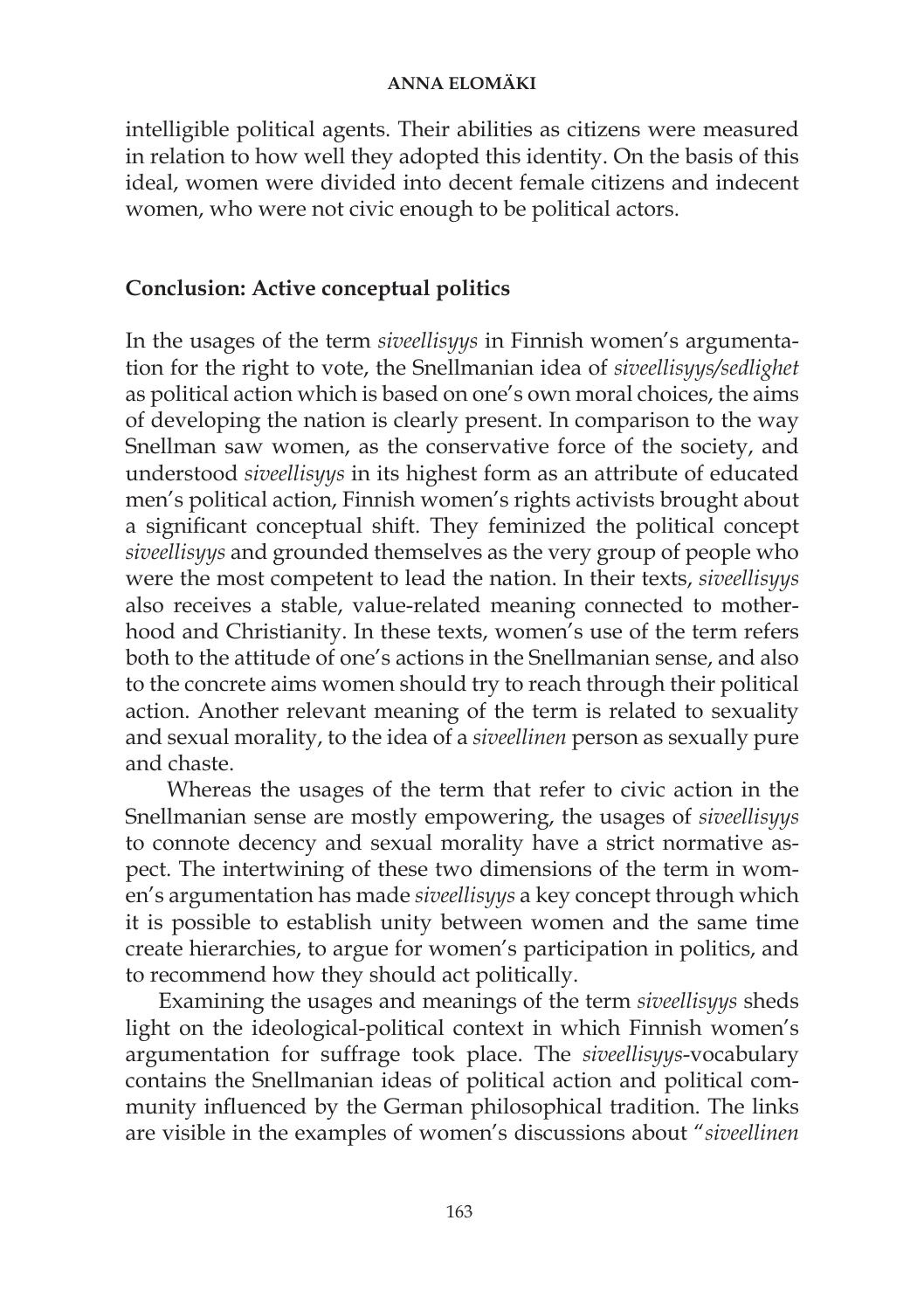freedom". "*Siveellinen* freedom" includes both a strong idea of inner growth and development of the self and an idea of the individual's responsibility for the nation. Therefore, the political role women required in their argumentation did not culminate in asking for political rights in the liberal sense, but instead comprised a strong idea of the individual's responsibility for developing into an independent person and for articulating the wishes and needs of the nation, leading the social and political change.

 Women's rights activists emphasized that heart and reason should guide women's political choices. It is significant that this selfreflective attitude is only evoked when the bottom line of the writer is that women should question the masculine order in politics. Values and ideals, which women's rights activists themselves wanted to bring into laws and political institutions, were not similarly open for the criticism by women of all social classes. In practice a small group of upper and middle class women defined the "*siveellinen* politics" that was expected to guide the public activities of all women. Simultaneously they froze the connotations of the Snellmanian meaning of the term related to creativity and social change and reduced it to a mixture of Christian values and motherhood.

In the rhetoric of the bourgeois suffragists the different meanings of the term *siveellisyys* (and the adjective *siveellinen*) — sexual morality and creative civic action — are intimately connected. Suffragists linked *siveellisyys* as pure sexual morality to the individual's ability to make decisions about the future of the nation and made it, consequently, as a prerequisite for one's political agency. Bourgeois women thought that working class women had loose sexual morality, therefore the latter were subsequently expected to blindly accept the definition that the former gave to the term when they defined the "*siveellinen* direction" in which the nation should be developed.

It seems that as a normative identity and a form of political action the civic/decent mother-citizen and the "*siveellinen* politics" excluded other ways of being a woman and other ways of acting politically. When women's rights activists included sex in the definition of citizenship and political action, they actively created new borders to define who was to be counted as a citizen, and the ways in which the *siveellisyys* should guide the actions of citizens.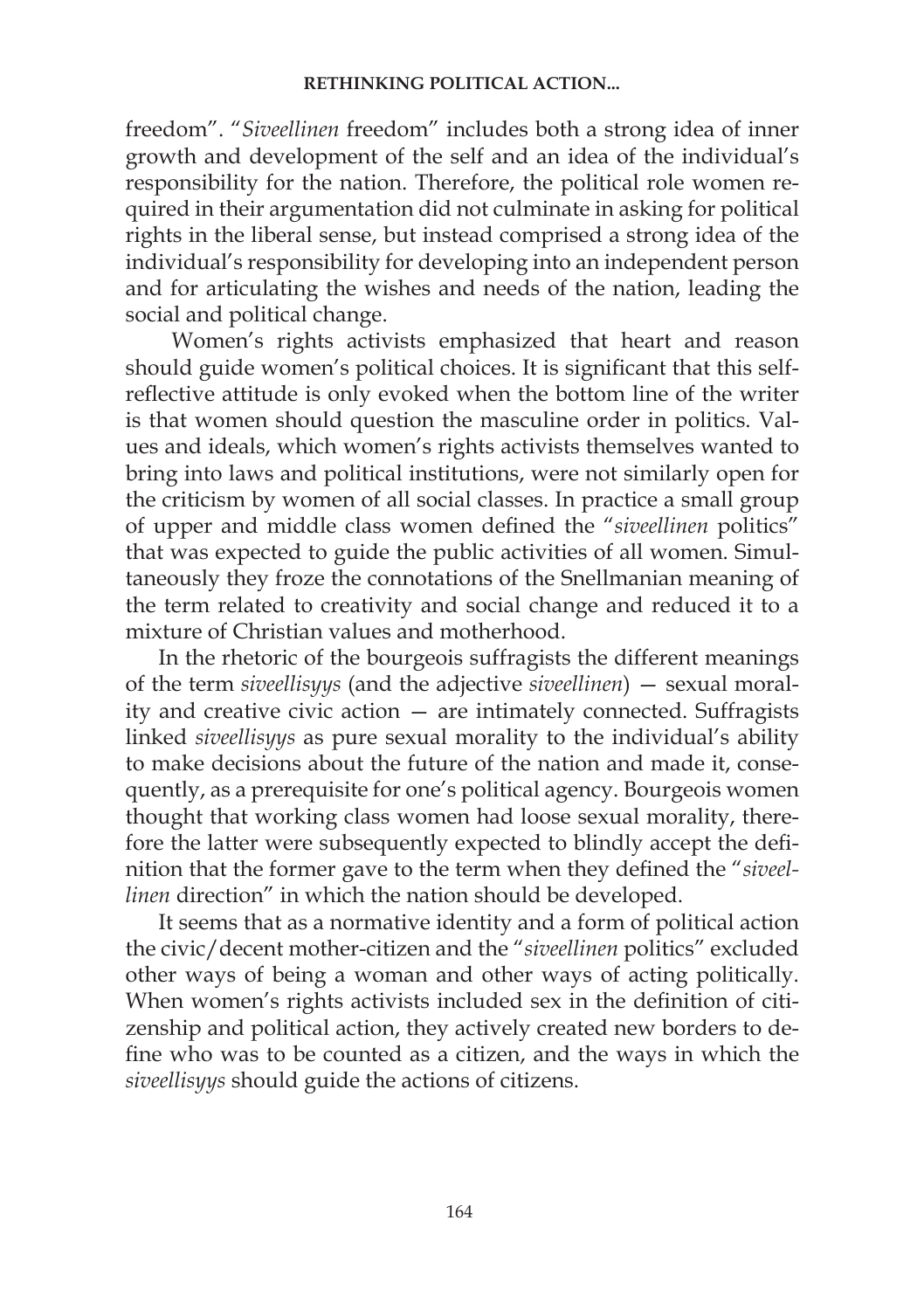#### **NOTES**

**1.** The standard English translation of *Sittlichkeit* in literature on Hegel, "ethical life", does not convey the important element of *Sitten* (mores, habits), which is the central element in both the German (*Sitten — Sittlichkeit*) and Swedish (*sed — sedlighet*) words. Moreover, the Finnish word *siveellisyys* does not have this connection.

**2.** Snellman was one of the key thinkers of the Fennomanian movement, which strived to promote the use of Finnish instead of Swedish in public life, and his thinking significantly influenced Fennoman political thought.

**3.** In much of literature on Snellman the political dimension of *sedlighet* is not the focus, rather the concept is discussed in relation to the family. (e.g. Hämäläinen 2005; Karkama 1994.)

**4.** The relevant and consulted newspapers are *Koti & Yhteiskunta* (1889—1911) published by the Finnish Women's Association, *Nutid* (1895—1917) and *Naisten Ääni* (1905—1949) published by the Women's Rights Association Unioni, *Emäntälehti*  (1903—) by the Martha Association, and *Palvelijatarlehti* (1905—6) and *Työläisnainen*  (1906—1923) published by the working class women activists.

**5.** The Fennomans were an important political movement in the Grand Dutchy of Finland in the 19th century. In the first part of the 19th century the Fennoman language reformers aimed to improve the status of the Finnish language and to promote Finnish culture. Toward the end of the 19<sup>th</sup> century the movement split into two political parties, the conservative Old Finnish Party, which supported co-operation with Russia, and the more liberal Young Finnish Party, which opposed the Russification efforts.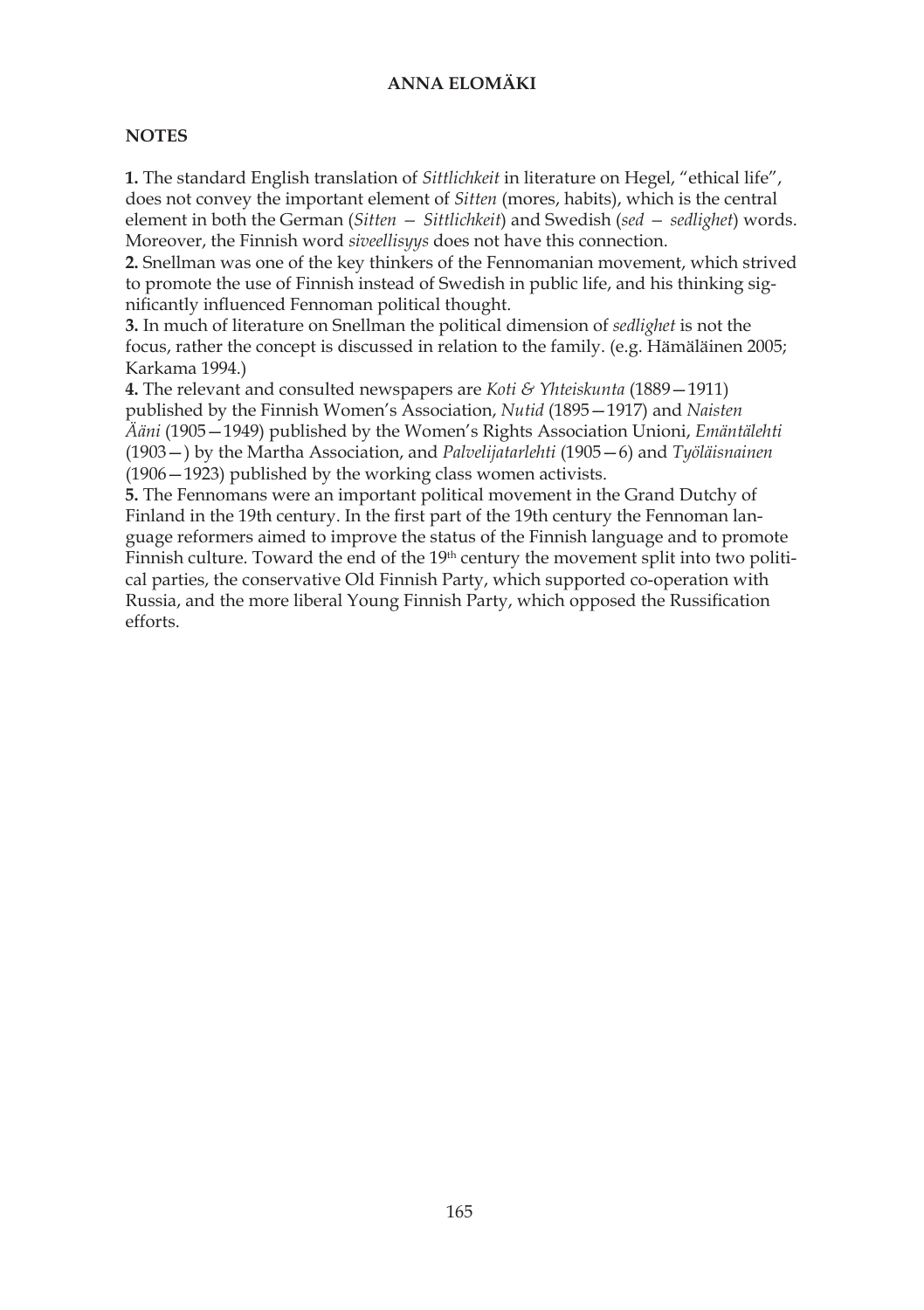#### **RETHINKING POLITICAL ACTION...**

### **REFERENCES**

### **Source Material**

**Ensimmäinen** Suomessa jätetty naisten äänivaltaa koskeva anomusehdotus. *Koti ja Yhteiskunta*, 1897 (2), 18. **Friberg,** Maikki 1908a. Vaara uhkaa. *Naisten Ääni*, 1908 (11&12), 146—148. -------------------- 1908b. Naiset, älkää hairahtuko tien valinnassa. *Naisten Ääni*, 1908 (10): 140—142 -------------------- 1907a. Sille kannalle emme saa jäädä! *Naisten ääni* 1907 (4), 46--48. -------------------- 1907b. Lucina Hagman: Minna Canthin elämäkerta. *Naisten Ääni*, 1907(1), 5. -------------------- 1906. Naiset, äänioikeus ja puolueet. *Naisten ääni*, 1906 (1), 1--3. **Gripenberg**, Alexandra 1905. Naisasian nykyinen kanta Suomessa. *Koti ja Yhteiskunta,* 1905(7&8), 92—93. --------------------- 1890: *Naiskysymyksestä*. Porvoo: Werner Söderström Osakeyhtiö. **Hagman**, Lucina 1909. Naiset ja vaalit. *Naisten Ääni*, 1909 (2), 13. --------------------- 1908a. Vielä kerran. *Naisten Ääni,* 1908 (10), 135—136. --------------------- 1908b. Naiset itsenäisinä vaaleihin. *Naisten Ääni*, 1908 (9), 118--121. --------------------- 1907. Uskollisuutta ihanteille. *Naisten Ääni*, 1907 (4), 49—51. ---------------------1906a. Valmistusta vaaleihin. *Naisten Ääni*, 1906 (9), 129— 132. --------------------- 1906b. *Naisten ohjelma lähestyviä vaaleja varten.* Porvoo: Werner Söderström Osakeyhtiö. ---------------------1903. *Mimmoinen henki tulee naisten luoda kehitykseen. Lucina Hagmanin esitelmä Unioonin vuosikokouksessa helmik. 10 p.* 1903. Helsinki: Päivälehden kirjapaino. ---------------------1889. *Naisten äänestysoikeudesta. Keskustelun perustaksi.* Helsinki: G. W. Edlund. --------------------- (year unknown). Rättvisa åt kvinnorna (cut from the newspaper *Hufvudstadsbladet*). Lucina Hagmanin arkisto, Kansallisarkisto. Kansio 29. --------------------- (year unknown). Tärkein parannus äänioikeusasiassa (cut from a newspaper). Lucina Hagmanin arkisto, Kansallisarkisto, Kansio 14. **Hallstén,** Ilmi 1908. *Naisasiasta. Suomen naisyhdistyksen lehtisiä VI.* Helsinki: Kirjapaino-osakeyhtiö Sana. --------------------- 1908. Suomen naisen oikeusasemasta. *Koti ja Yhteiskunta,*  1908 (9).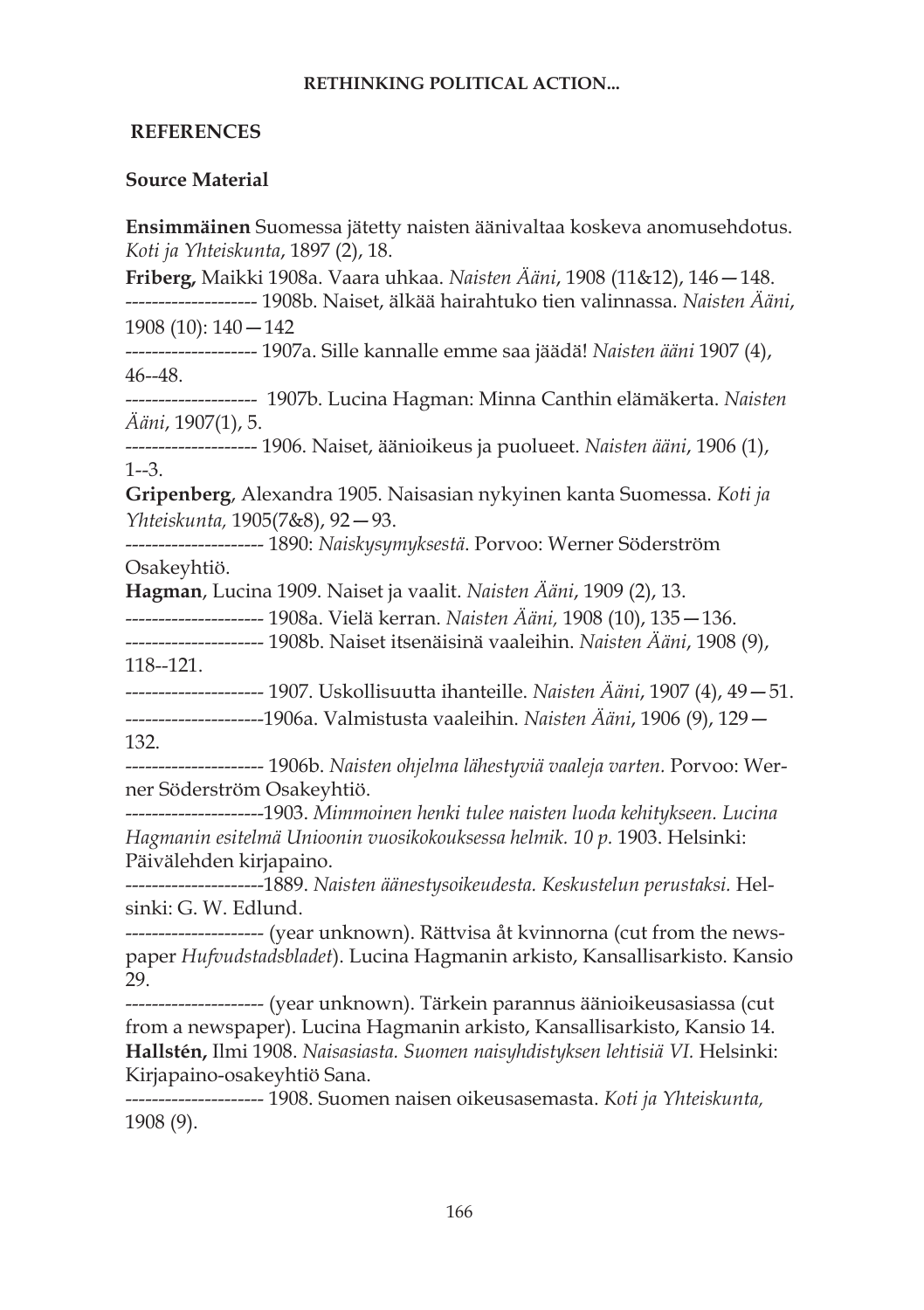--------------------- 1905. *Sananen naisen valtiollisesta äänioikeudesta. Esitelmä Suomen Naisyhdistyksen illanvietossa Marraskuun 29 p:nä 1905.* Helsinki: Suomen Naisyhdistys. -i. -g. 1907. Naiset ja valtiollinen toiminta. *Naisten Ääni,* 1907 (3), 29.

'**Kansannaisen** ystävä' 1905. (no title) *Koti ja Yhteiskunta*, 1905 (12), 149. **Käkikoski**, Hilda 1904. *Naisten äänioikeudesta.* Helsinki: Suomen Naisyhdistys.

**Löfgren**, Elisabeth 1898: *Mikä on naisasian lopullinen päämäärä? Referaatti Suomen Naisyhdistyksen 10-vuotisjuhlassa Toukokuun 16 p:nä 1894.* Helsinki: Suomalaisen Kirjallisuuden Seuran kirjap. Osakeyhtiö.

**Naisasialiitto** Unionin vuosikokous 10.1.1906. *Naisten Ääni* 1906 (2), 29—30. **Naiset** vaaliuurnille. *Koti ja Yhteiskunta* 1908 (4), 77.

*Naisten yleinen äänioikeuskokous Helsingissä 7.11.1904 .* Helsinki: Förlagsaktiebolaget Helios.

**Pärssinen,** Hilja 1907. (no title) *Työläisnainen*, 1907 (21).

---------------------1906. *Naiset mukaan. Vähän äänioikeusasiasta.* Kotka: Kirjapaino "Kotka".

---------------------1905. *Taisteleville siskoille. Mietteitä äänoikeus-asiasta.* Helsinki: Työväen kirjapaino.

--------------------- 1903. *Äänioikeusasia työläisnaisten kannalta.* Helsinki: Työväen kirjapaino.

**Räsänen,** Hilma 1906. *Äänioikeuden aakkosia naisille.* Helsinki: Suomen Naisyhdistys.

--------------------- 1905. *Mihin naisten äänioikeus velvoittaa.* Helsinki: Raittiuden Ystävät.

**Vaalit** lähestyvät. *Koti ja Yhteiskunta,* 1908 (4), 49.

**Uuden** ajan kynnyksellä. *Koti ja yhteiskunta* 1905 (11), 135—136.

**Von Troil**, M 1906. Puhe perustuslaillisten työmiesten vapunvietosssa. *Naisten Ääni*, 1906 (5), 73—74.

**Yrjö-Koskinen**, Ida 1900. *Suomen naiset ennen ja nyt. Suomen naisyhdistyksen lehtisiä V*. Helsinki: Suom. Kirjall.Seuran kirjap. Osakeyht.

# **LITERATURE**

**Häggman**, Kai 1994. *Perheen vuosisata. Perheen ihanne ja sivistyneistön elämäntapa 1800-luvun Suomessa.* Helsinki: Suomalaisen Kirjallisuuden Seura. **Hämäläinen**, Juha 2005. *Kodin kynnys. J.V. Snellmanin perhefilosofia.* Vaajakoski: Gummerus.

**Jalava**, Maria 2005. *Minä ja maailmanhenki. Moderni subjekti kristillis-idealistisessa kansallisajattelussa ja Rolf Lagerborgin kulttuuriradikalismissa n. 1800*—*1914.*  Helsinki, Suomalaisen Kirjallisuude Seura.